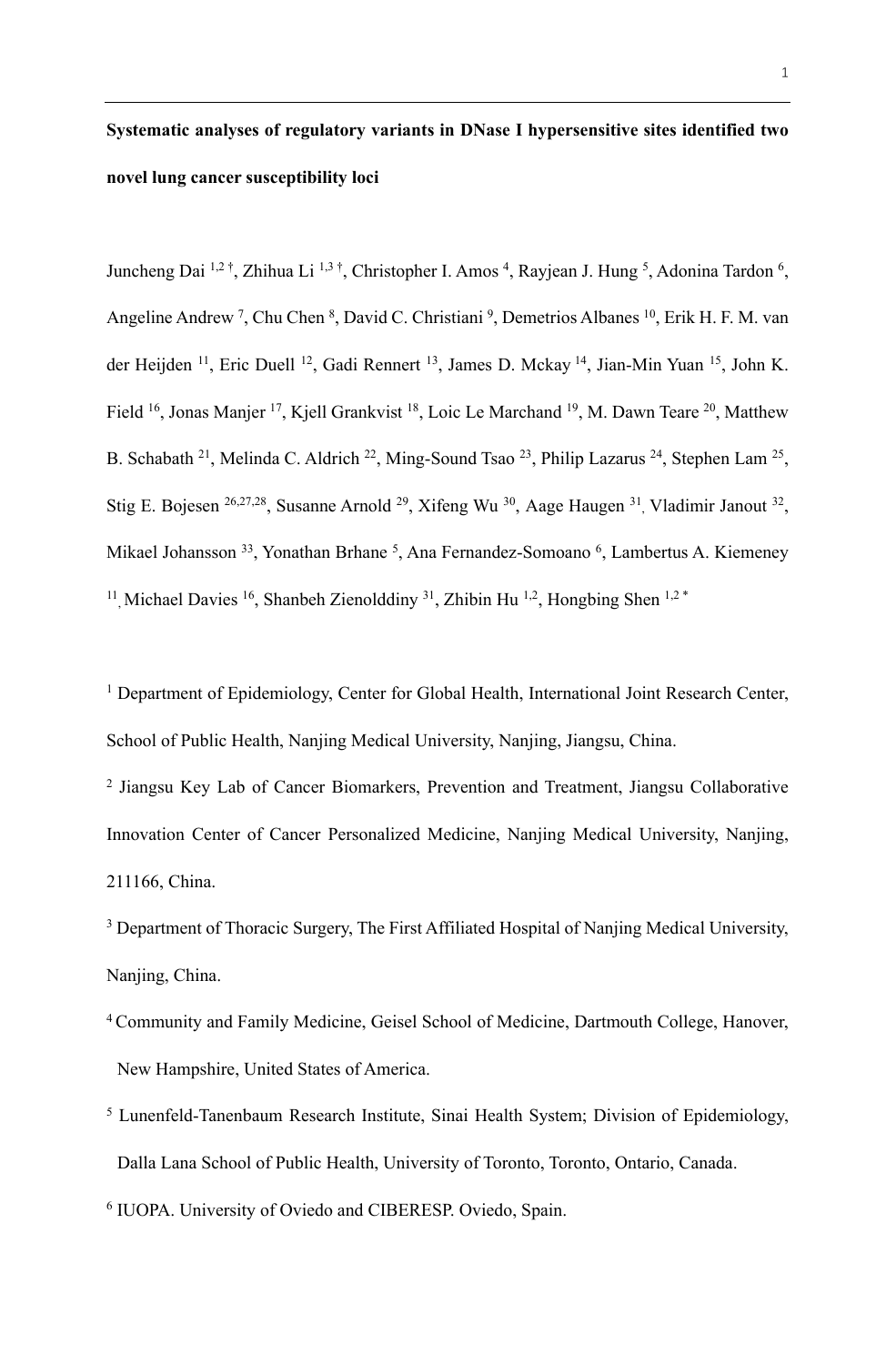<sup>7</sup> Norris Cotton Cancer Center, Hanover, New Hampshire, United States of America.

- <sup>8</sup> Fred Hutchinson Cancer Research Center, Seattle, Washington, United States of America.
- <sup>9</sup> Department of Environmental Health and Epidemiology, Harvard T.H. Chan School of Public

Health, Boston, Massachusetts, United States of America.

<sup>10</sup> National Cancer Institute, Bethesda, United States of America.

<sup>11</sup> Radboud University Medical Center, Nijmegen, Netherlands.

<sup>12</sup> Catalan Institute of Oncology (ICO), Barcelona, Spain.

<sup>13</sup> Carmel Medical Center, Haifa, Israel.

<sup>14</sup> International Agency for Research on Cancer (IARC), Lyon, France.

<sup>15</sup> University of Pittsburgh Cancer Institute, Pittsburgh, Pennsylvania, United States of America.

<sup>16</sup> Roy Castle Lung Cancer Research Programme, Department of Molecular & Clinical Cancer Medicine, University of Liverpool, The William Duncan Building, Liverpool, L7 8TX, UK.

<sup>17</sup> Department of surgery, Unit for breast surgery, Lund University, Malmö, Skåne University

Hospital Malmö, Malmö, Sweden.

<sup>18</sup> Department of Medical Biosciences, Umeå University, Umeå, Sweden.

<sup>19</sup> University of Hawaii Cancer Center, Honolulu, Hawai'I, United States of America.

<sup>20</sup> University of Sheffield, Sheffield, South Yorkshire, United Kingdom.

<sup>21</sup> Department of Cancer Epidemiology, H. Lee Moffitt Cancer Center and Research Institute, Tampa, Florida, United States of America.

- <sup>22</sup> Department of Thoracic Surgery, Division of Epidemiology, Vanderbilt University Medical Center, Nashville, Tennessee, United States of America.
- <sup>23</sup> Princess Margaret Cancer Center, Toronto, Ontario, Canada.
- <sup>24</sup> College of Pharmacy, Washington State University, Spokane, WA, USA.
- <sup>25</sup> British Columbia Cancer Agency, Vancouver, British Columbia, Canada.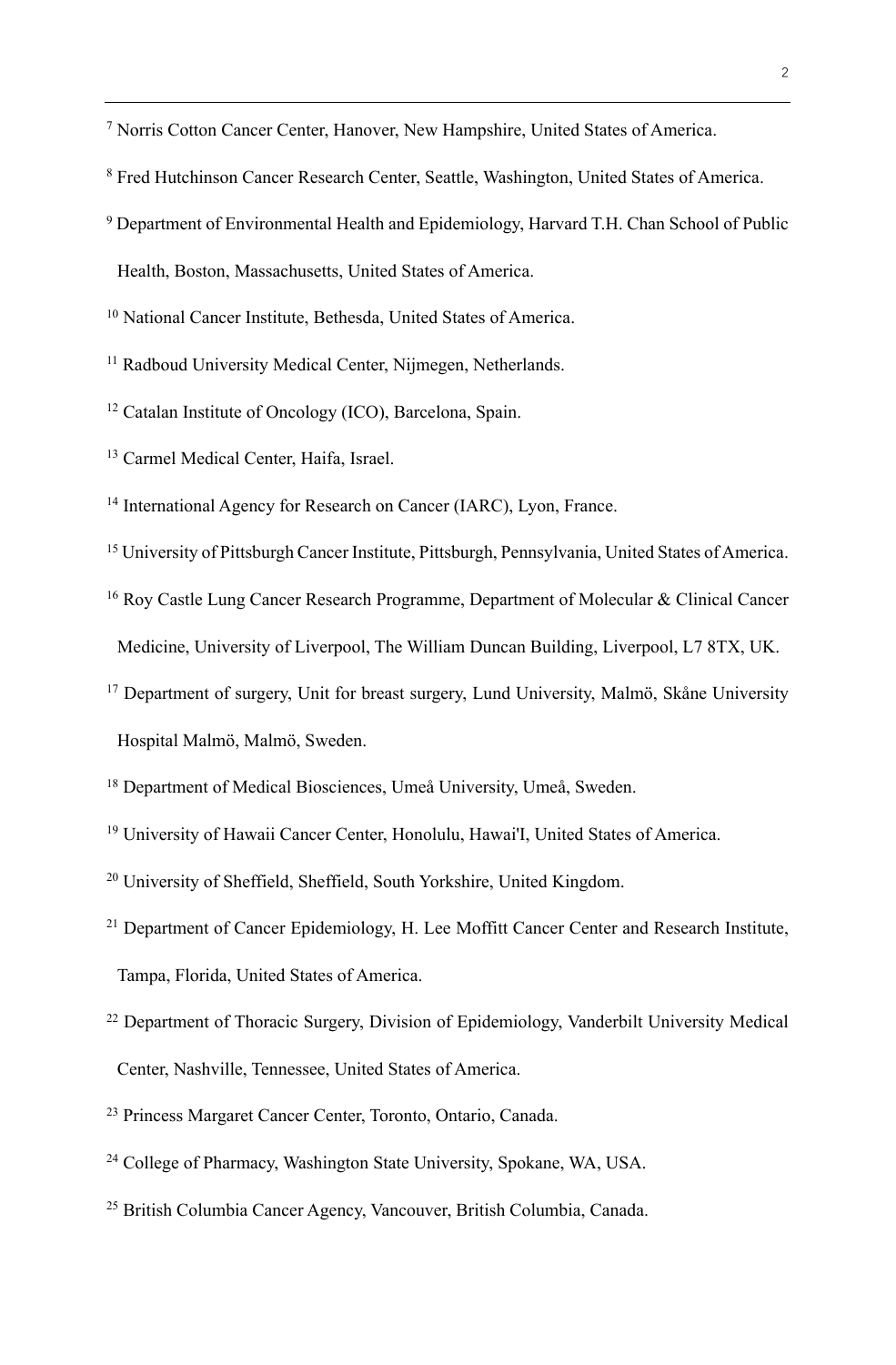- <sup>26</sup> Copenhagen General Population Study, Herlev and Gentofte Hospital, Copenhagen, Denmark.
- <sup>27</sup> Department of Clinical Biochemistry, Herlev and Gentofte Hospital, Copenhagen University Hospital, Copenhagen, Denmark.
- <sup>28</sup> Faculty of Health and Medical Sciences, University of Copenhagen, Copenhagen, Denmark.
- <sup>29</sup> Markey Cancer Center, Lexington, Kentucky, United States of America.
- <sup>30</sup> The University of Texas MD Anderson Cancer Center, Texas, Houston, United States of America.
- <sup>31</sup> Department of Chemical and Biological Work Environment, National Institute of Occupational Health (STAMI), Oslo, Norway.
- <sup>32</sup> Faculty of Health Sciences, Palacky University, Olomouc, Czech Republic.
- <sup>33</sup> Department of Radiation Sciences, Umeå University, Umeå, Sweden.

† These authors contributed equally to this work.

**\* Correspondence to**: Hongbing Shen, Department of Epidemiology, School of Public Health, Nanjing Medical University, Nanjing 211166, China, Tel/fax: +86-25-868-68437, E-mail: hbshen@njmu.edu.cn.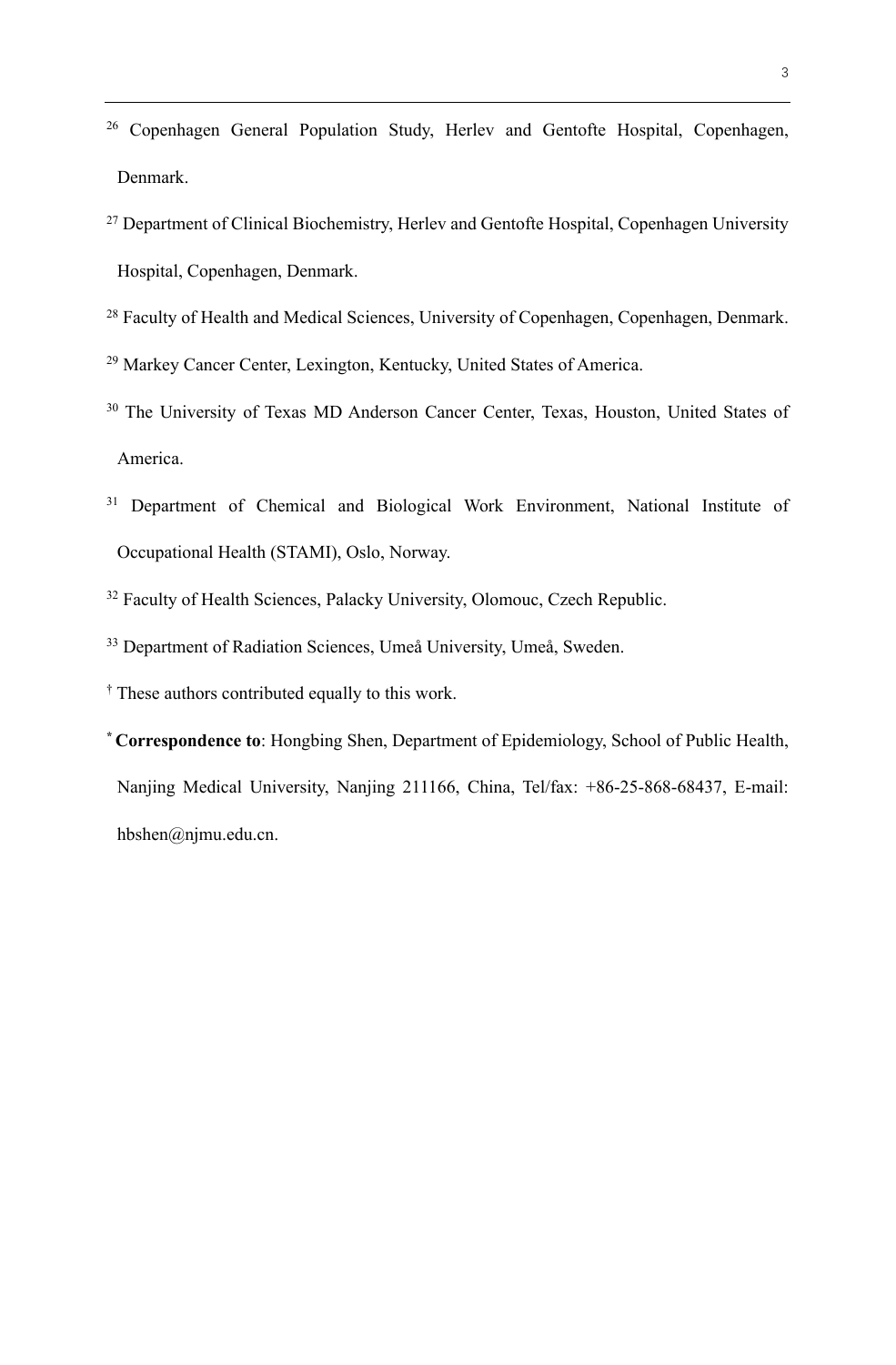**Keywords**: lung cancer; DHS region; eQTL analysis; transcription factors binding sites; KEGG pathways

# **Abbreviations**:

AD: adenocarcinoma; DHS: DNase I hypersensitive sites; eQTL: expression quantitative trait loci; GTEx: Genotype-Tissue Expression project; GWAS: genome-wide association studies; HWE: Hardy-Weinberg equilibrium; IBD: Identity By Descent; LD: linkage disequilibrium; MAF: minor allele frequencies; SCC: squamous cell carcinoma; SKAT: sequential kernel association test; SNP: single nucleotide polymorphism; SNV: single nucleotide variant; TFBS: transcription factor binding sites.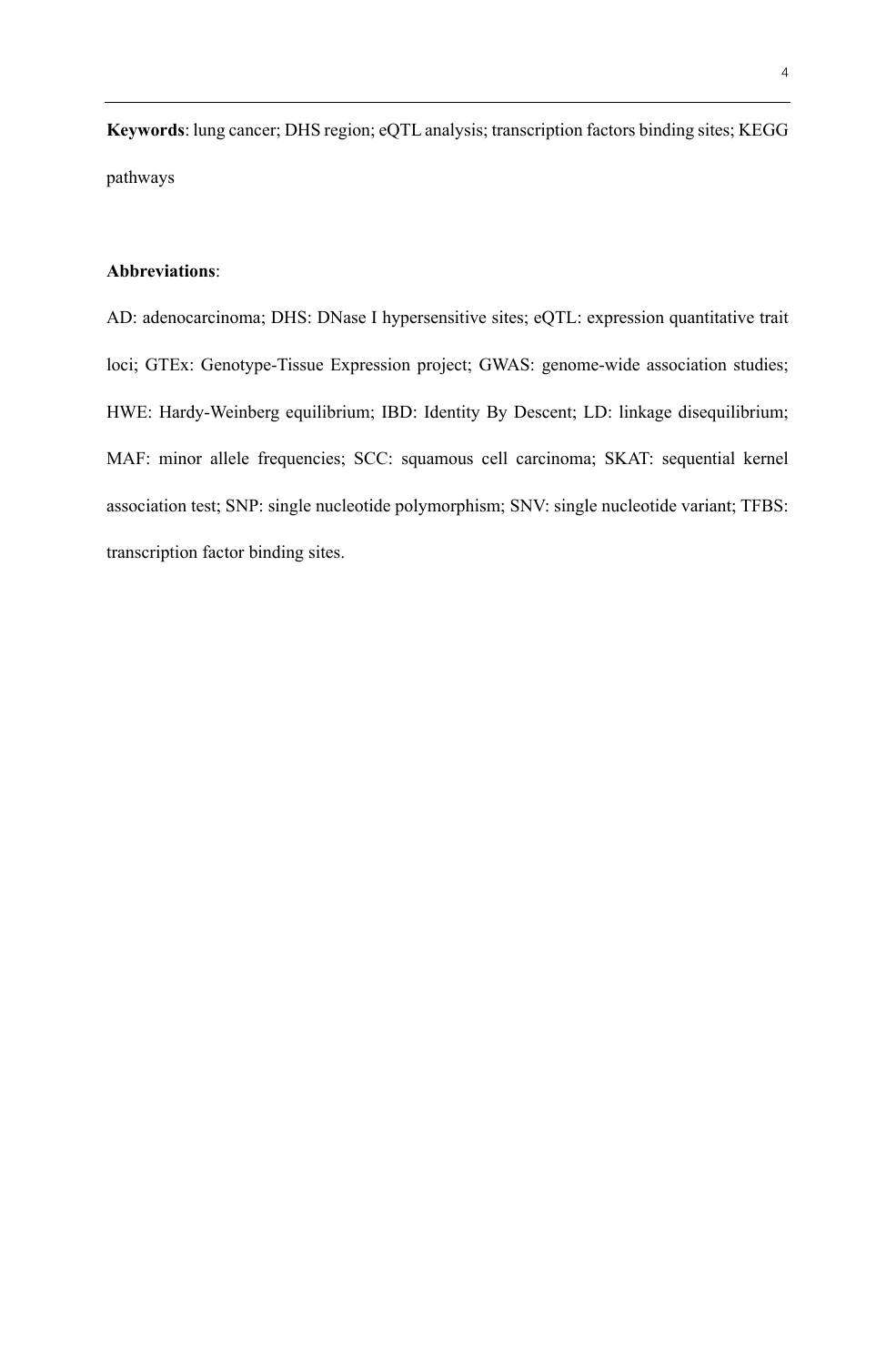## **Abstract**

DNase I hypersensitive sites (DHS) are abundant in regulatory elements, such as promoter, enhancer and transcription factor binding sites. Many studies have revealed that diseaseassociated variants were concentrated in DHS related regions. However, limited studies are available on the roles of DHS-related variants in lung cancer. In the current study, we performed a large-scale case-control study with 20,871 lung cancer cases and 15,971 controls to evaluate the associations between regulatory genetic variants in DHS and lung cancer susceptibility. The eQTL (expression quantitative trait loci) analysis and pathway enrichment analysis were performed to identify the possible target genes and pathways. Additionally, we performed motif-based analysis to explore the lung cancer related motifs using sequence kernel association test (SKAT). Two novel variants, rs186332 in 20q13.3 (C>T, OR = 1.17, 95% CI: 1.10-1.24, *P*  $= 8.45 \times 10^{-7}$ ) and rs4839323 in 1p13.2 (T>C, OR = 0.92, 95% CI: 0.89-0.95,  $P = 1.02 \times 10^{-6}$ ) showed significant association with lung cancer risk. The eQTL analysis suggested that these two SNPs might regulate the expression of *MRGBP* and *SLC16A1* respectively. What's more, the expression of both *MRGBP* and *SLC16A1* were aberrantly elevated in lung tumor tissues. The motif-based analysis identified 10 motifs related to the risk of lung cancer  $(P < 1.71 \times 10^{-4})$ . Our findings suggested that variants in DHS might modify lung cancer susceptibility through regulating the expression of surrounding genes. This study provided us a deeper insight into the roles of DHS related genetic variants for lung cancer.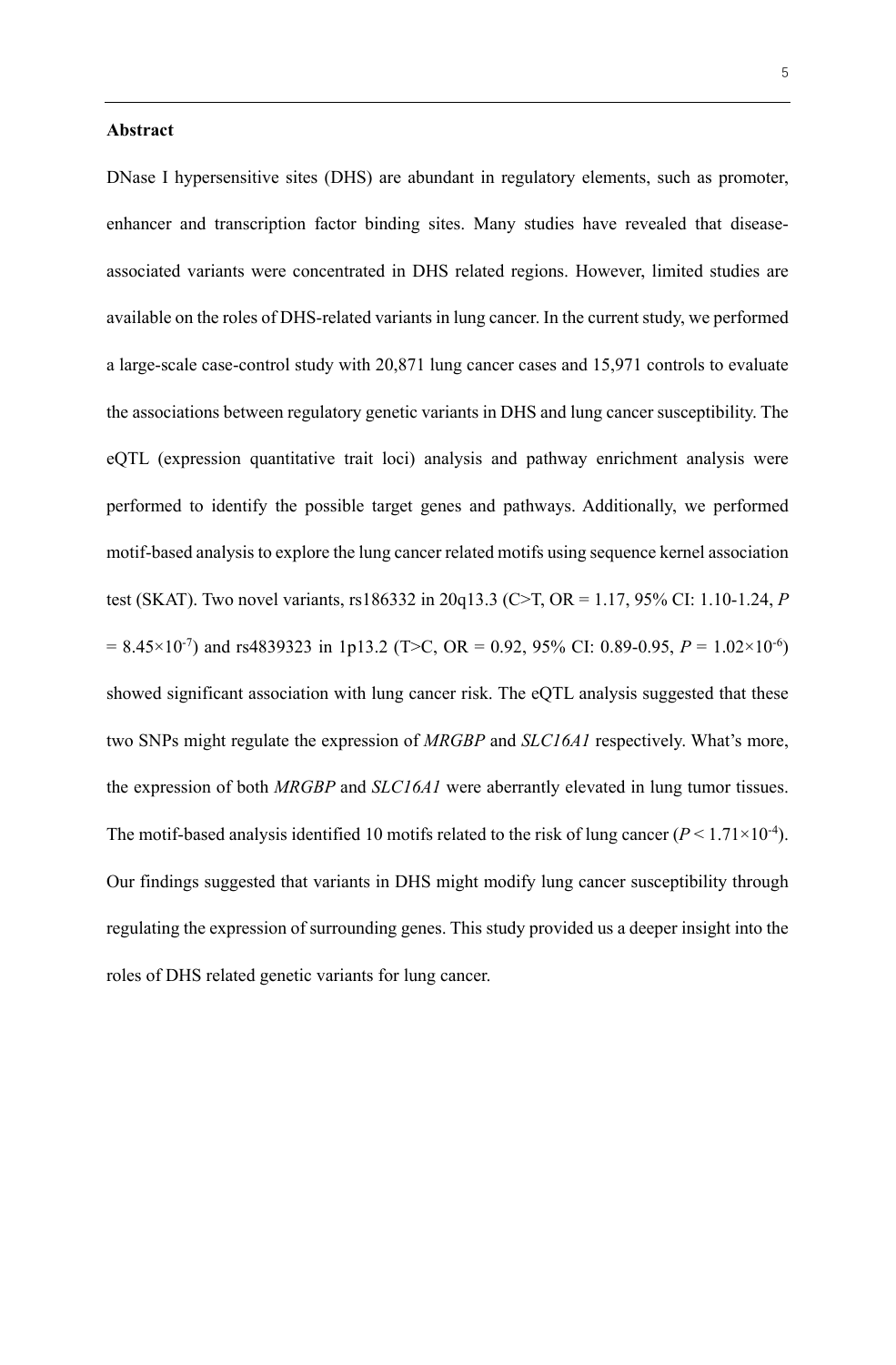# **Introduction**

Lung cancer is the most frequently diagnosed cancer and the leading cause of cancerrelated death worldwide. It was estimated that there were about 1.8 million new cases (12.9% of the total cancer cases) and 1.6 million deaths (19.4% of the total cancer deaths) worldwide in 2012 (1). In European and North American regions, lung cancer was the third diagnosed cancer but the leading cause of cancer-related death based on GLOBOCAN 2012. Numerous studies have shown that both environmental and genetic risk factors contributed to the process of carcinogenesis (2).

Since the first genome-wide association study (GWAS) of lung cancer was performed about ten years ago, 45 lung cancer susceptibility loci have been identified (3-5). Most of these loci are located in non-coding regions, suggesting that genetic variants in non-coding regions may play vital roles in the development and progress of lung cancer. DNase I–hypersensitive sites (DHS), which are important components in the non-coding regions, are abundant in regulatory elements, including promoter, enhancer and transcription factor binding sites (6-8). Previous studies have highlighted that common variants associated with diverse human diseases and phenotypic traits were concentrated in regulatory DNA marked by DHS (9-11). What's more, portion of the genetic variants in DHS could modify the affinity of DNA transcription factor binding and regulate the expression of target genes (11). Moreover, several studies indicated that trait-associated single nucleotide polymorphisms (SNPs) were more likely to be expression quantitative trait loci (eQTL) (12-14). All these findings suggested that variants (especially the regulatory variants) in DHS played vital roles in disease susceptibility. However, limited studies are available that evaluated the associations between variants of DHS and lung cancer susceptibility.

Recently, Maurano MT *et al.* identified 483,415 single nucleotide variants (SNVs) that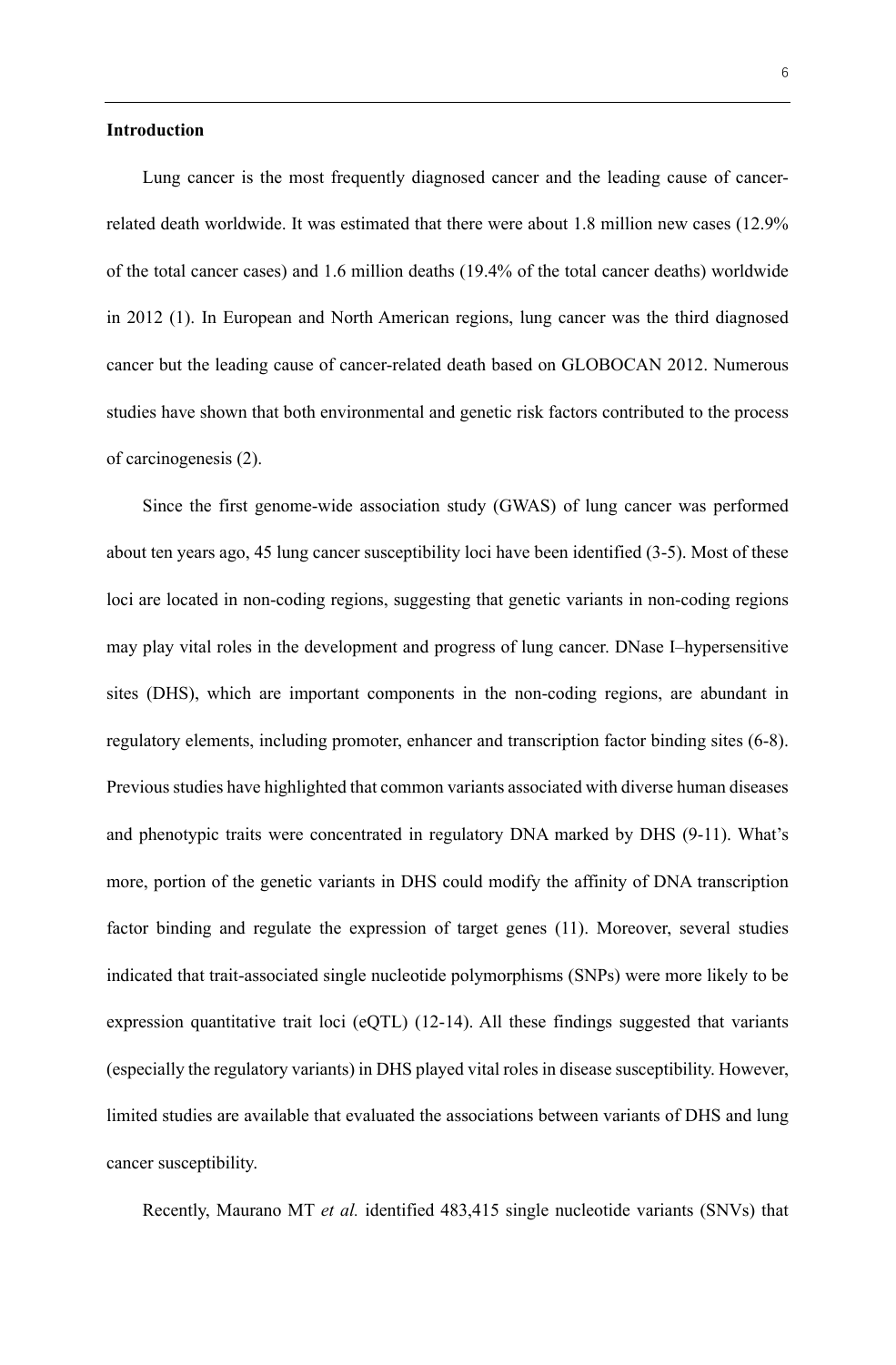were likely to affect transcription occupancy by using DNase-seq data from 166 individuals and 114 cell types (15). These findings provided us an unprecedented opportunity to systematically estimate the associations between regulatory variants in DHS and lung cancer risk. Highlighting these bases, we hypothesized that regulatory variants in DHS could contribute to lung cancer risk by regulating gene expression through disturbing the binding of specific transcription factors.

A large-scale case-control study was performed with a total of 20,871 lung cancer cases and 15,971 controls. Regulatory variants in DHS were systematically screened and the associations between genetic variants and lung cancer risk were further evaluated using logistic regression analysis. Furthermore, we conducted eQTL analysis to explore the potential target genes and underlying biological mechanisms beyond the associations between our identified variants and lung cancer risk. Our study will provide a deeper insight into the roles of DHS related genetic variants in lung cancer.

# **Materials and Methods**

#### **Study subjects**

This study was performed based on two European-descent datasets: OncoArray dataset (16) (for screening stage) and DCEG Lung Cancer Study (17) (for validation stage). The OncoArray dataset was applied from the dbGap (phs001273.v1.p1), 43,398 subjects with imputed genotype information were included (16). Samples satisfied any of the following criteria were removed: (1) Call rate <  $95\%$ ; (2) Shared Identity By Descent (IBD) > 0.45; (3) Gender inconsistency. As a result, 18,444 cases and 14,027 controls were retained in the screening stage. For the samples of the validation stage, the data of DCEG Lung Cancer Study was downloaded from dbGap (phs000336.v1.p1), which initially included 3,782 cases and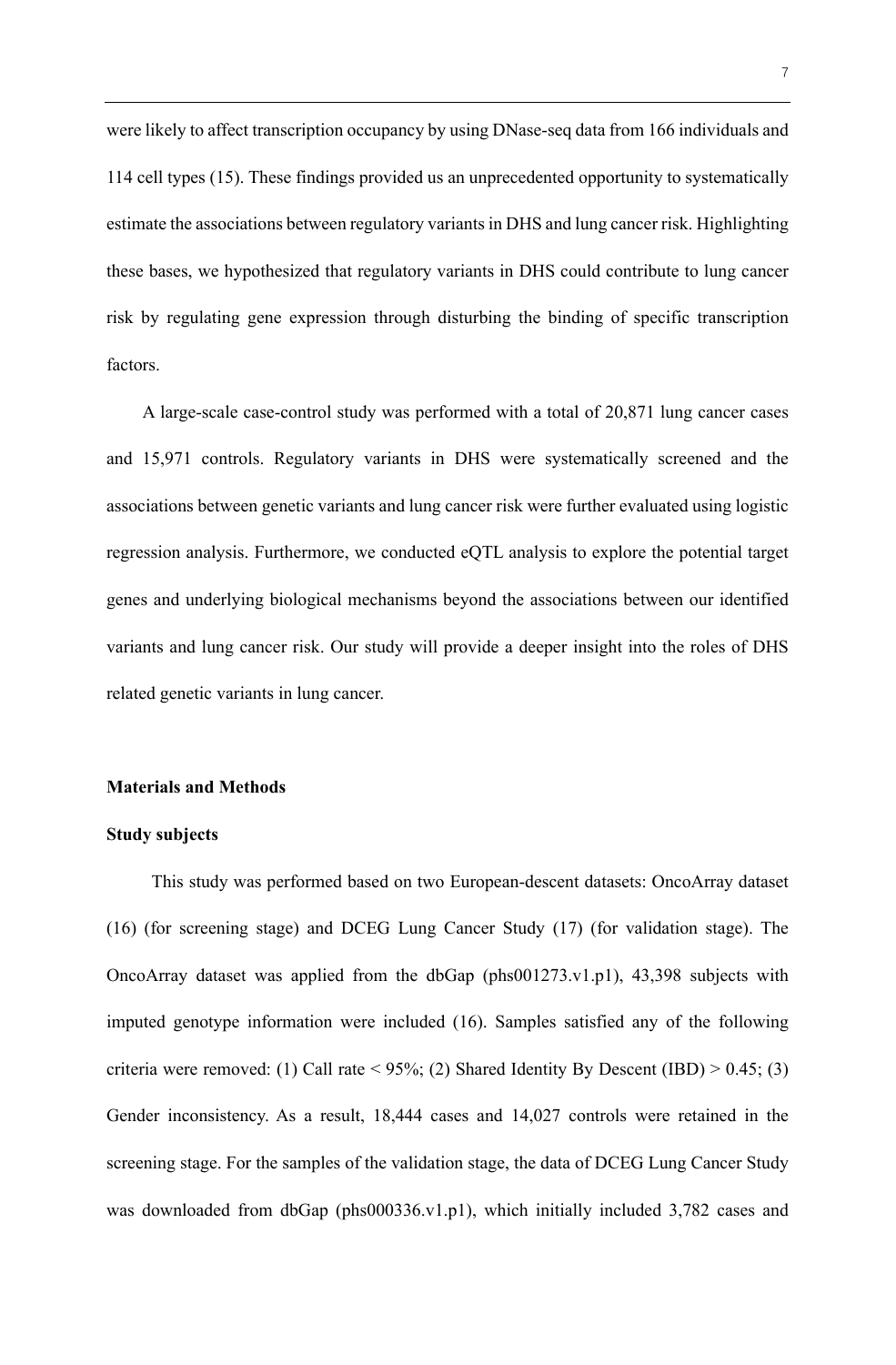3,840 controls, consisting of three cohort studies: the Alpha-Tocopherol, BetaCarotene Cancer Prevention Study (ATBC), the Prostate, Lung, Colon, Ovary Screening Trial (PLCO) and the Cancer Prevention Study II Nutrition Cohort (CPS-II). We further eliminated the overlapping individuals between the OncoArray dataset and DCEG Lung Cancer Study (IBD >= 0.45). As shown in **Figure S1**, the same QC process was applied for the imputation data of the DCEG Lung Cancer Study, resulting in 2,427 cases and 1,944 controls. In total, 20,871 cases and 15,971 controls were available for joint analyses. All participants in this study signed an informed consent form which was approved by the local internal review boards or ethics committees.

# **Genotype quality control and screening for the regulatory variants**

According to the database released by Maurano *et al.*, 483,415 SNVs in DHS could influence the binding of transcript factors (15). A stringent quality control process was applied to these variants. Imputed SNPs that satisfied any of the following criteria were excluded: (1) poor quality: INFO  $\leq$  0.8, genotype call rate  $\leq$  95%, MAF (Minor Allele Frequencies) in controls  $\leq 0.005$ , HWE (Hardy-Weinberg Equilibrium) in cases  $\leq 1 \times 10^{-12}$  or HWE in controls  $< 1 \times 10^{-7}$ ; (2) SNPs located at MHC region from 29 to 34 Mb on chromosome 6 (NCBI Build 37); (3) Non-regulatory variants: SNPs with CATO (contextual analysis of transcription factor occupancy) value < 0.1; (4) Non-eSNPs: variants with no significant eQTL signals ( $P \le 0.05$ , based on GTEx v6p database in 278 lung tissues). As a result, 44,619 regulatory SNPs in DHS were remained for the association analysis. The flowchart and QC process of this study were described in **Figure S1**.

#### **eQTL and pathway enrichment analysis**

For revealing the regulatory relationships between our identified SNPs and the expression of surrounding genes, we performed eQTL analysis based on GTEx V6p database (including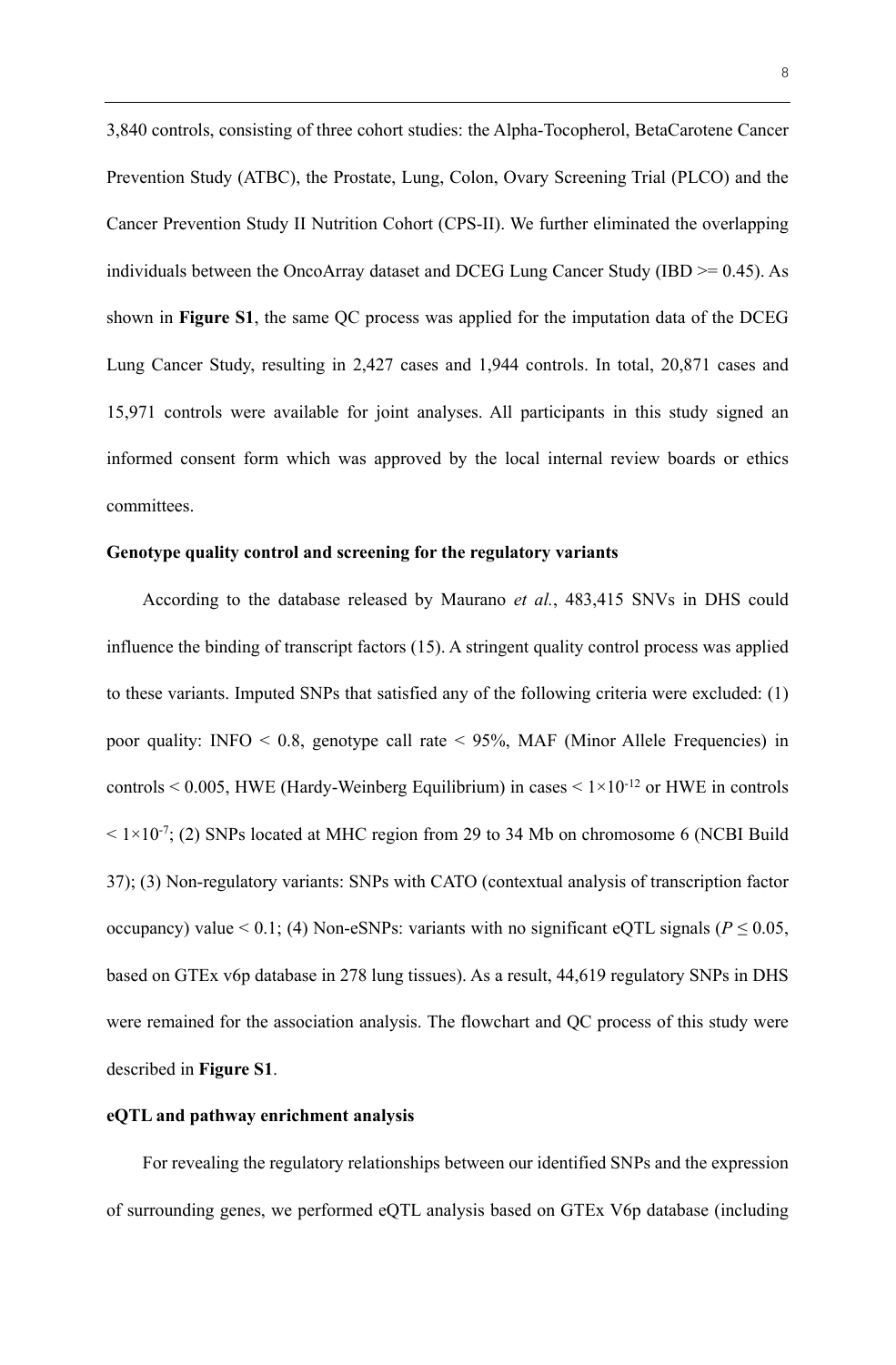278 normal lung tissues). Furthermore, for these regulated eQTL-genes and host genes of our identified SNPs, we analyzed their expression levels in 107 paired lung tumor-normal tissues using the TCGA database. To explore the functions and pathways that eQTL-genes and host genes enriched, we conducted pathway enrichment analysis based on GTEx database and DAVID Bioinformatics Resources 6.8 website (18).

# **Motif-based analysis**

In this study, we not only examined the separate effects of single genetic variant, but also aimed to identify lung cancer related motifs through evaluating the overall effects of all the SNPs in each respective motif. The sequence kernel association test (SKAT) package was used to calculate the joint effects of genetic variants located in the same motif (19,20). SKAT is a powerful approach to identify phenotype-related regions (for example, genes and other moving windows across the genome) by combining the effects of both common and rare variants in the same region. This method has been widely applied in previous studies and multiple novel traitrelated genes were successfully identified, including novel oncogenes in lung cancer (21-23). In our study, all of the 44,619 SNPs were annotated into 308 motifs (only motifs containing more than four SNPs were reserved). Age, gender and principal components were adjusted. We used Bonferroni correction to correct for multiple comparisons.

## **Statistical analysis**

The associations between genetic variants and lung cancer risk were estimated by odds ratios (ORs) and 95% confidence intervals (95% CIs) using logistic regression analysis. Age, gender and principal components were taking as adjustments. In OncoArray dataset, the principal component analysis (PCA) was performed using FlashPCA and the first three eigenvalues were adjusted as covariates (16). In DCEG dataset, Plink 1.9 was used to calculate the principal components and the first principal component was included into the regression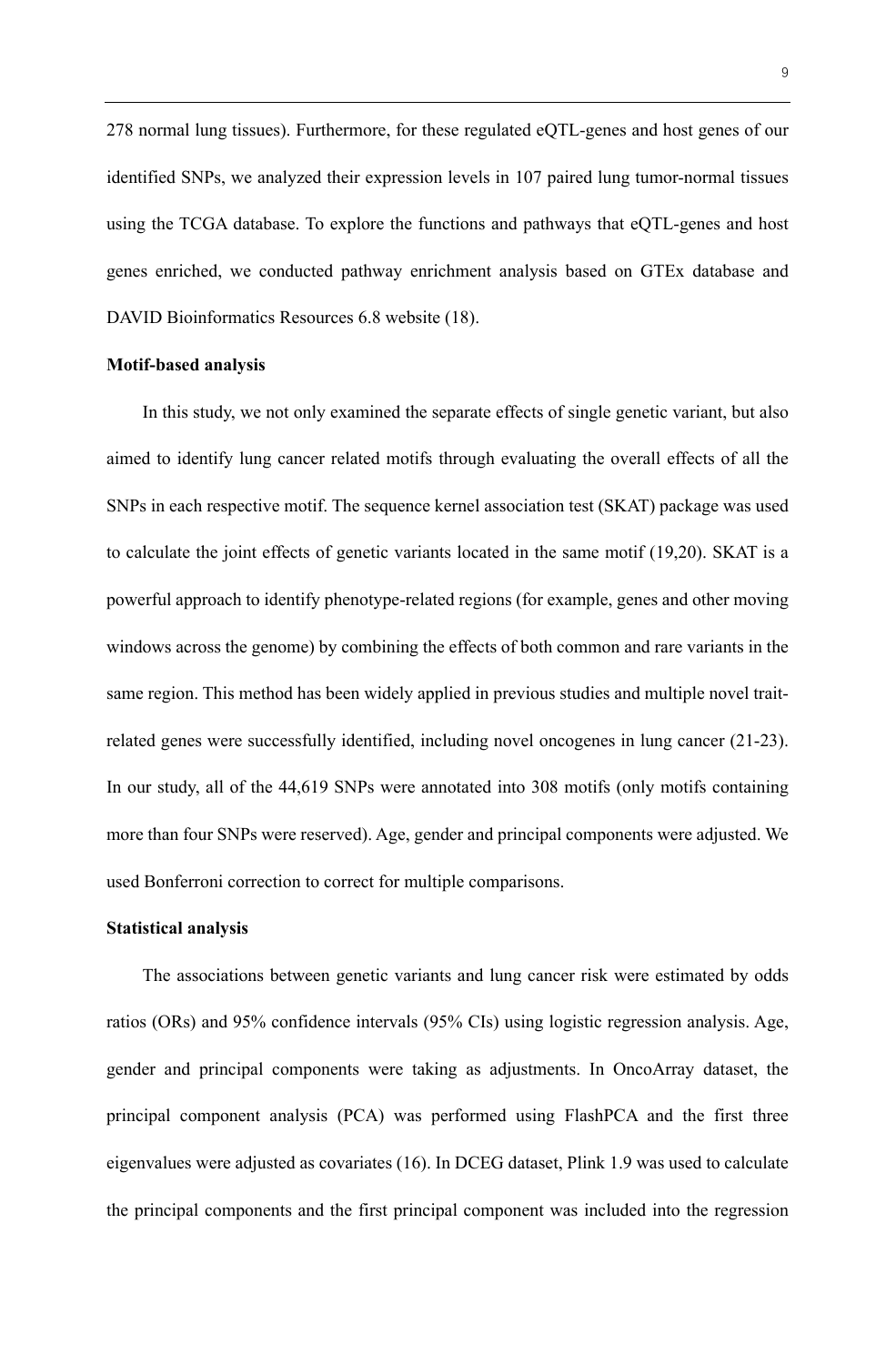model. For continuous variables, student's *t*-test (equal-variance assumed) was adopted to compare the difference between cases and controls, while Fisher's exact test was used for the categorical variables. Gene differential expression analysis was performed using paired student's *t*-test based on TCGA database. The Pearson's Correlation model was applied to carry out gene co-expression analysis. We used meta-analysis to combine the overall effects between the OncoArray dataset and the DCEG Lung Cancer Study. For variants with *P* value of heterogeneity test  $\geq 0.05$ , the fixed-effects model was adopted; otherwise, the random-effects model was applied.

Association analyses were conducted using the SNPTEST (v2.5.4) package and the other analyses were performed using R software (version 3.3.3). The Bonferroni correction was used to account for multiple comparisons.

#### **Results**

#### **Basic information of study participants**

The demographic characteristics and clinical information of participants in each dataset were summarized in **Table S1**. Briefly, a total of 20,871 cases and 15,971 controls were included in this study. Among these cases, there were 4,490 lung squamous cell carcinoma (SCC) cases and 6,819 lung adenocarcinoma (AD) cases. The mean age for these cases was 63.79 years old, and 61.77 years for controls.

#### **Association between regulatory genetic variants and lung cancer risk**

In total, 44,619 regulatory genetic variants in DHS were analyzed using a logistic regression model. Among them, 3,069 SNPs were significantly ( $P \le 0.05$ ) associated with lung cancer risk in the screening stage. Further, 157 of 3,069 SNPs were validated in the DCEG Lung Cancer Study. These 157 SNPs that showed significant association with the susceptibility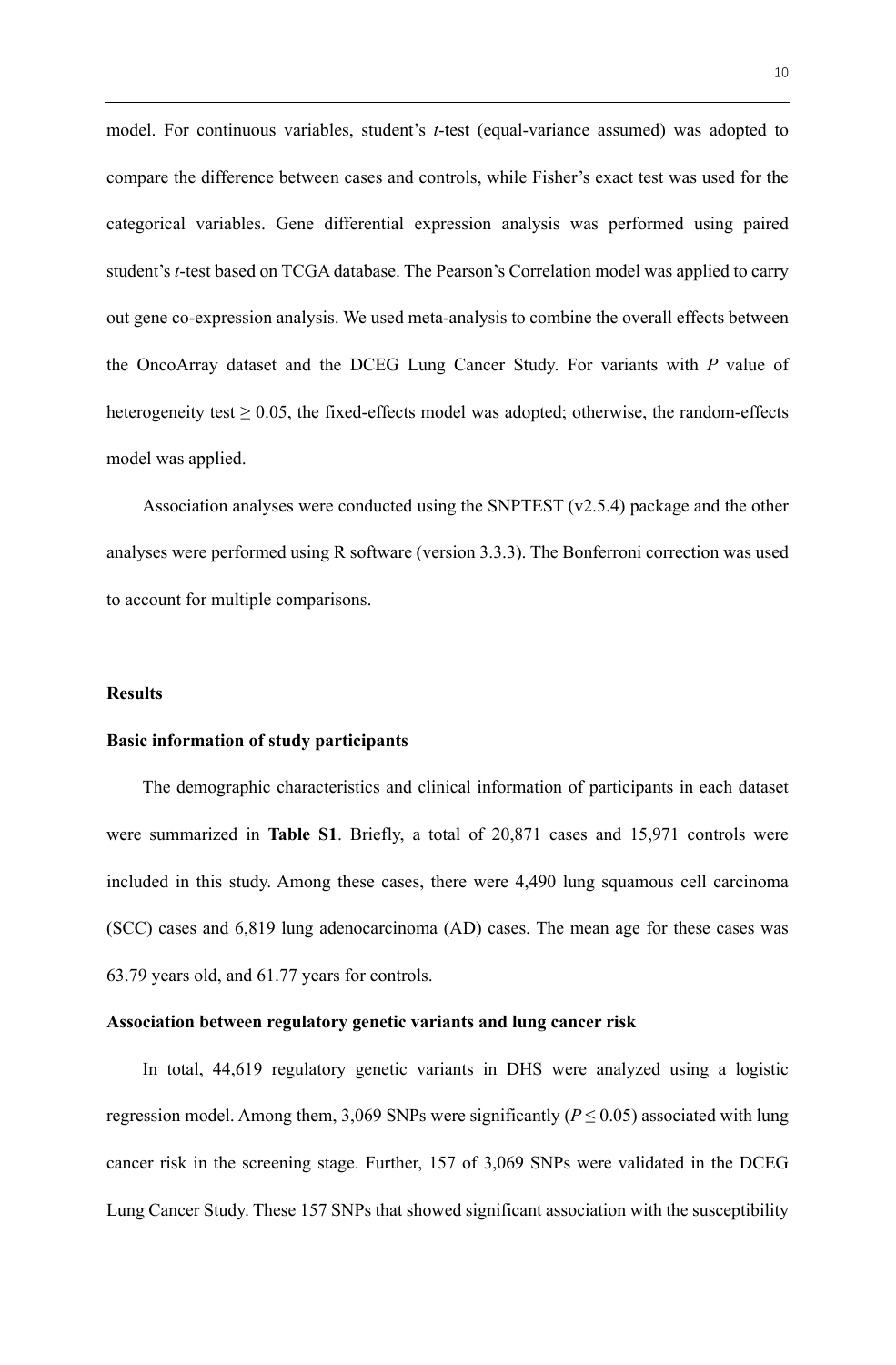of lung cancer in two stages were remained for meta-analysis. As a consequence, 8 SNPs showed statistically significant association with lung cancer susceptibility after taking multiple comparison tests (Bonferroni correction, the cutoff is  $0.05/44,619 = 1.12 \times 10^{-6}$ ). The Manhattan plot (44,619 variants, result from meta-analysis) was shown in **Figure 1**. **Table 1** showed the detailed association between our identified 8 significant SNPs and lung cancer susceptibility.

# **Two novel independent lung cancer susceptibility variants were identified**

Five of eight significant SNPs were located in 15q25.1 and showed low or medium LD with rs55781567 and rs4886591 (**Table S2**), which have been reported in previous GWAS (16). Rs12459249 in 19q13.2 was in medium LD with previously reported rs56113850 ( $r^2$  = 0.54) (24). Conditional analysis was further performed to evaluate the independence of our identified SNPs. As shown in **Table 2**, five SNPs in 15q25.1 were not significantly associated with lung cancer risk after conditioning on rs55781567 and rs4886591 in OncoArray dataset. Similarly, when conditioning on rs56113850, association between rs12459249 and lung cancer susceptibility was not significant any more. The same result was observed in DCEG Lung Cancer Study. These results suggested that five SNPs in 15q25.1 and rs12459249 in 19q13.2 were not novel lung cancer susceptibility loci. Rs186332 in 20q13.33 showed no LD with rs41309931 ( $r^2$  = 0.015, European population, 1000 genomes database), which has been reported by McKay JD *et al.*, suggesting that rs186332 was a novel lung cancer risk variant in this region (16). The 1p13.2 locus has not been reported in previous study. Therefore, rs186332 in 20q13.33 (C>T, OR = 1.17, 95%CI: 1.10-1.24,  $P = 8.45 \times 10^{-7}$ ) and rs4839323 in 1p13.2 (T>C, OR =  $0.92$ ,  $95\%$ CI:  $0.89$ - $0.95$ ,  $P = 1.02 \times 10^{-6}$ ) were novel lung cancer susceptibility variants.

# **Subgroup analysis**

We performed subgroup analysis based on the histologic types of lung cancer: AD and SCC. The same QC process as described above was applied in the subgroup analysis. In the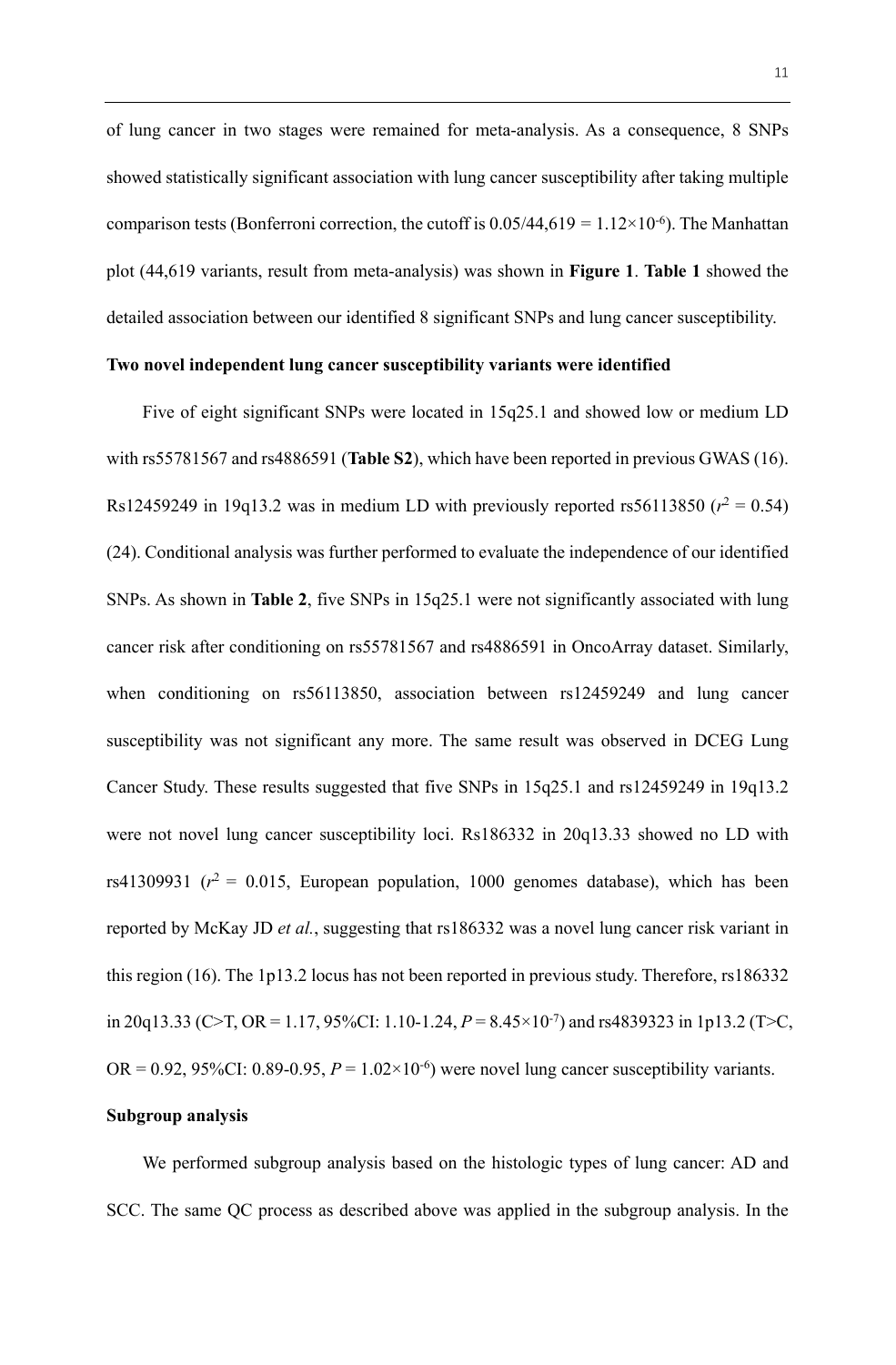SCC subgroup population, we did not observe any novel significant loci that satisfied multiple comparison. Notably, in the AD subgroup  $(6,819)$  cases & 14,027 controls), four variants showed significant association with the susceptibility of lung adenocarcinoma (rs77468143 in 15q21.1, T>G, OR = 0.86, 95% CI: 0.82-0.91,  $P = 3.07 \times 10^{-9}$ ; rs55779747 in 3q28, A>C, OR = 0.87, 95% CI: 0.84-0.91,  $P = 4.18 \times 10^{-9}$ ; rs2282245 in 9p21.3, C>T, OR = 1.24, 95% CI: 1.16-1.32, *P* = 6.33 10-9 ; rs4886592 in 15q25.1, T>C, OR = 1.11, 95% CI: 1.07-1.16, *P* = 1.41×10- 7 , **Table S3**). However, all of them have been reported (or showed high LD with previously reported variants) in previous studies (16,25). The detailed association results in subgroup populations were shown in **Table S3**.

## **eQTL analysis**

In the interests of exploring the associations between identified significant variants and the expression of their surrounding genes  $(\pm 1\text{Mb})$ , we conducted eQTL analysis based on GTEx database. As shown in **Figure S2** and **Figure 2**, the T allele of rs186332 showed a significant association with increased expression of *MRGBP* ( $\beta$  = 0.279, *P* = 0.006). Notably, the expression of *MRGBP* in 107 lung tumor tissues was significantly higher than that in paired adjacent tissues (**Table S4**, upregulated in all samples,  $P = 2.64 \times 10^{-42}$ ). Besides, the T allele of rs186332 was significantly associated with the downregulated expression of *SRMS* (β = -0.478,  $P = 0.006$ ) and *C20orf195* ( $\beta = -0.212$ ,  $P = 0.035$ ). *SRMS* was significantly elevated in lung tumor tissues ( $P = 1.45 \times 10^{-10}$ ), while the expression of *C20orf195* in tumor tissues was downregulated  $(P = 2.93 \times 10^{-5}$ , **Figure S3**). For rs4839323, we found that C allele was associated with increased expression of *SLC16A1* ( $\beta$  = 0.09, *P* = 0.033, **Figure 2** & **Figure S2**), a significant upregulated gene in lung tumor tissues (upregulated in 76.64% of samples, *P* = 1.25×10-13, **Figure 2**).

# **Pathway enrichment analysis**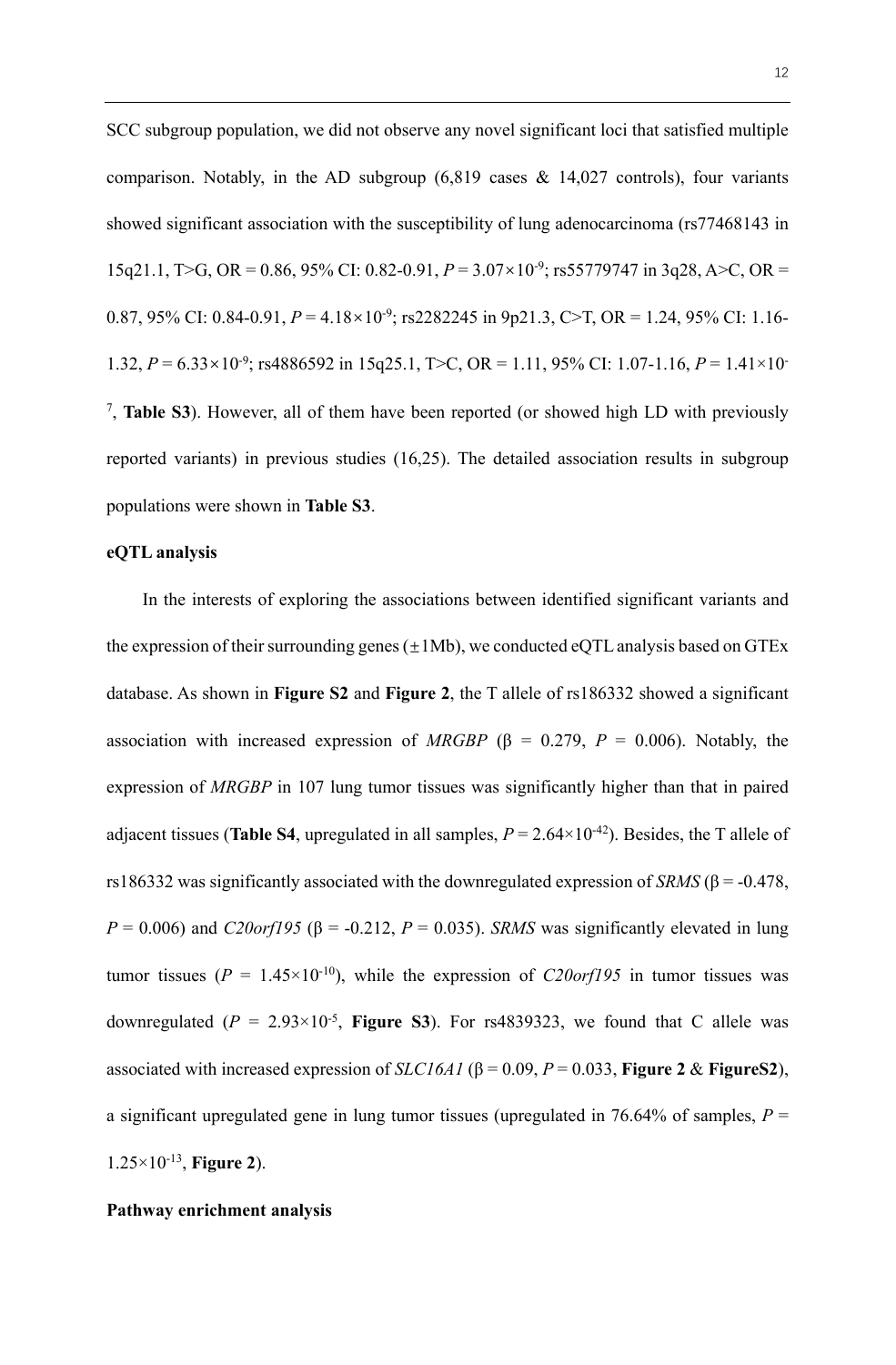To explore the possible biological functions and potential pathways that eQTL-genes and host genes enriched, we conducted pathway enrichment analysis based on GTEx database and DAVID Bioinformatics Resources 6.8. As shown in **Table S5** and **Figure 3**, *MAGI3* and *PTK6* related genes were abundant in metabolic related pathways, such as Metabolic pathways, Propanoate metabolism, Carbon metabolism and so on. Co-expression genes with *MRGBP*  were mainly enriched in signaling transduction related pathways, such as Ras signaling pathway (Fold enrichment = 2.0,  $P = 3.50 \times 10^{-6}$ ), MAPK signaling pathway (Fold enrichment = 1.7,  $P =$ 1.10×10<sup>-3</sup>), Notch signaling pathways (Fold enrichment = 2.6,  $P = 4.40 \times 10^{-2}$ ), and so on. All of these pathways played important roles in carcinogenesis process (26,27). Co-expression genes with *SLC16A1* were enriched in protein biogenesis or protein processing related pathways, for example, Protein processing in endoplasmic reticulum (Fold enrichment =  $2.0$ ,  $P = 5.50 \times 10^{-9}$ ), Ribosome biogenesis in eukaryotes (Fold enrichment =  $1.9$ ,  $P = 1.80 \times 10^{-6}$ ), Valine, leucine and isoleucine degradation (Fold enrichment = 2.4,  $P = 5.10 \times 10^{-3}$ ). All these pathways participated in the biogenesis and processing of proteins, aberrant changes in these pathways might influence the normal functions of specific proteins.

#### **Motif-based analysis**

To investigate the overall effects of motifs on lung cancer risk, we mapped genetic variants to the corresponding motifs and performed motif-based SKAT analysis. In total, there were 292 motifs with more than four genetic variants. As shown in **Table 3**, 10 motifs showed significant association with lung cancer risk at the Bonferroni significance level of  $P < 1.71 \times 10^{-4}$ (0.05/292). Among them, motif JDP2\_bZIP\_1 was the most significant one  $(P = 2.77 \times 10^{-7})$  and 397 variants (305 common variants and 92 rare variants) were contained. This motif was the specific binding sites of transcription factor JDP2, which was the member of the activator protein-1 (AP-1) family. For the other motifs, all of them were the binding sites of specific TFs,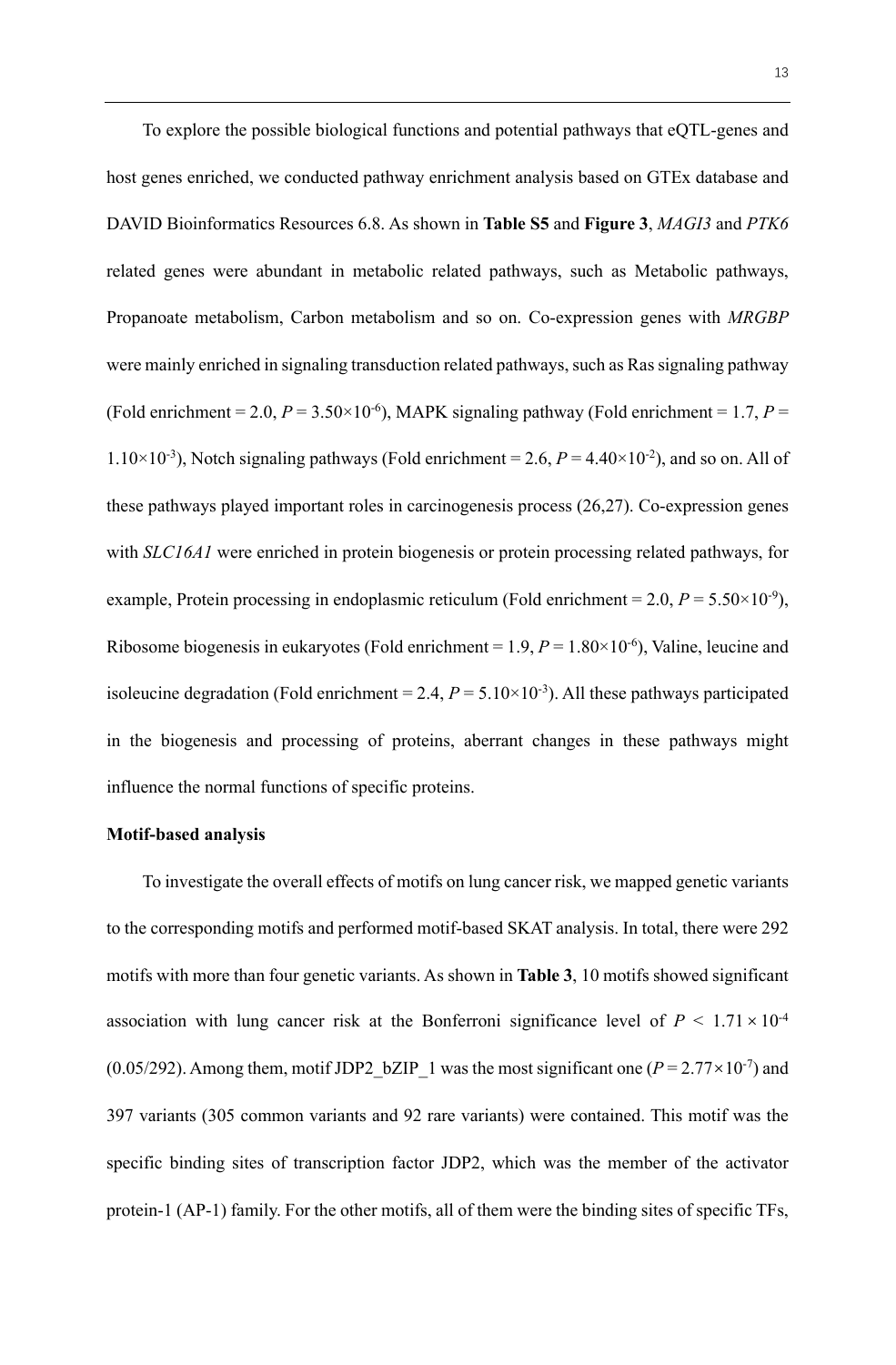such as RUNX2, BACH1, CEBPB, and so on. Our findings suggested that 10 significant motifs and their corresponding TFs might play important roles in the carcinogenesis of lung cancer. **Discussion**

DHS region contains various regulatory elements and genetic variants in DHS may regulate the expression of surrounding genes. Therefore, genetic variants in this region could play important roles in the development of cancer. For lung cancer, many variants reported by GWAS were located in DHS, such as rs2736100 (5p15.33), rs77468143 (15q21.1), rs55781567 (15q25.1) and so on (28). In the current study, we comprehensively evaluated the relationships between regulatory variants in DHS and lung cancer risk using 20,871 lung cancer cases and 15,971 controls from Caucasian population. We successfully identified two novel lung cancer risk loci: rs186332 in 20q13.3 and rs4839323 in 1p13.2.

SNP rs186332 was located in 20q13.33 and contained in the binding site of transcription factor CEBPB. The CATO score of rs18332 was 0.149, suggesting that this variant could disturb the binding of CEBPB. The same result was observed in JASPAR 2018 database (**Figure S4**) (29). Genotypes of this variant showed significant association with the expression of *MRGBP*, *SRMS* and *C20orf195*. The *SRMS* gene encodes a non-receptor tyrosine kinase and participates in the cell differentiation (30). To date, studies about the functions and roles of *SRMS* and *C20orf195* in the tumorigenesis were limited. The *MRGBP* (also known as *C20orf20*) was the component of *NuA4* histone acetyltransferase complex and participated in the transcriptional activation of target genes (31). Several studies indicated that *MRGBP* was significantly upregulated in colorectal cancer tissues and knockdown *MRGBP* could inhibit proliferation of colorectal cancer cells (32,33). SA Watt and colleagues found that *MRGBP* was overexpressed in cutaneous squamous cell carcinoma cells and knockdown of *MRGBP* resulted in reduced tumor cell viability (34). Furthermore, they revealed that *MRGBP* siRNA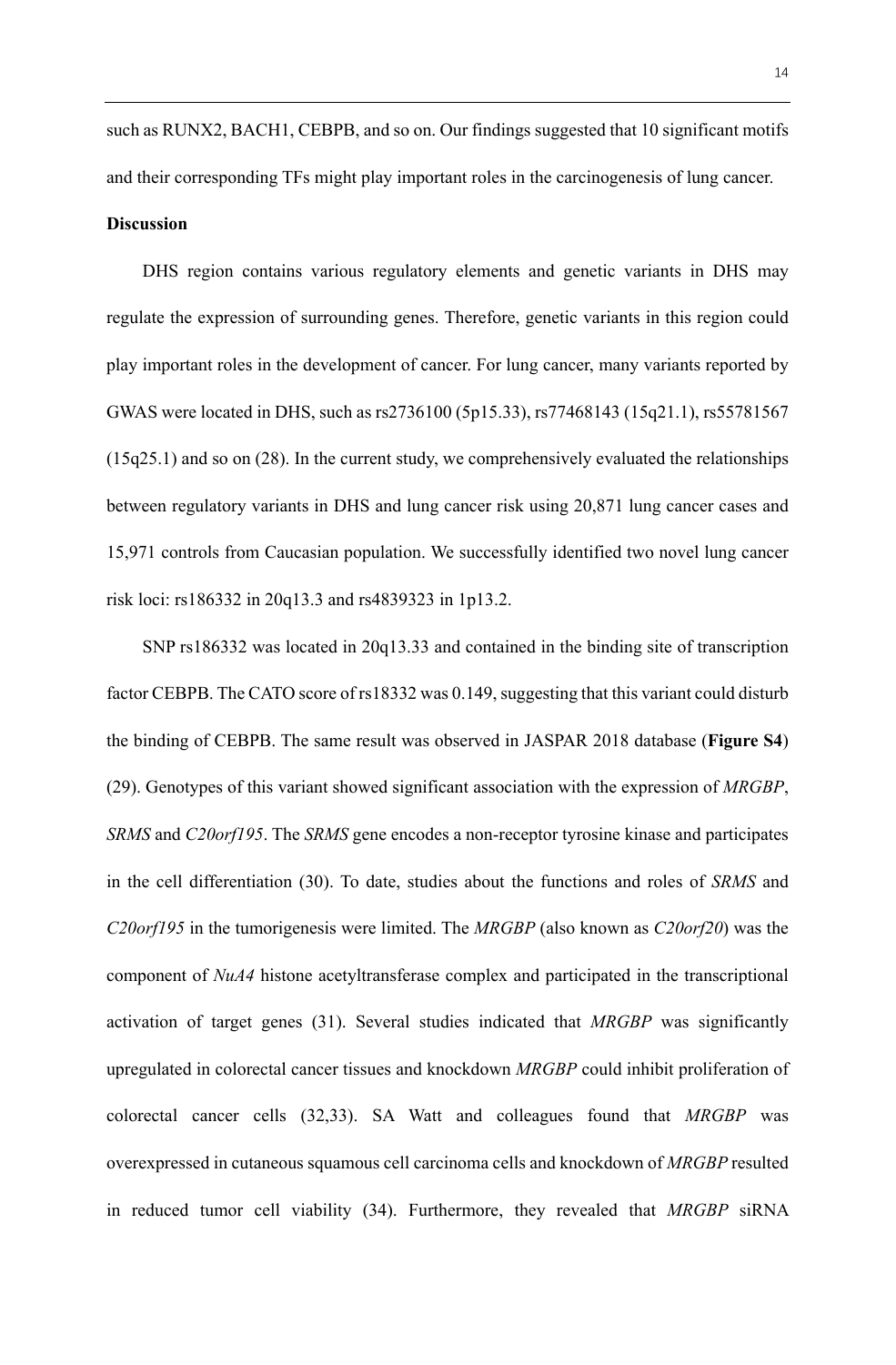knockdown could reduce tumor growth in vivo, suggesting that *MRGBP* could be the potential therapeutic targets for cutaneous squamous cell carcinoma. In addition, upregulated expression of *MRGBP* was also observed in pancreatic ductal adenocarcinoma, prostate cancer and cervical cancer cells (35-37). All these studies suggested that *MRGBP* functioned as an oncogene that could promote the tumorigenesis. Consistent with previous studies, we found that *MRGBP* was elevated in all 107 lung tumor tissues, suggesting that *MRGBP* could play similar role in the progression of lung tumorigenesis. Pathway enrichment analysis indicated that co-expression genes with *MRGBP* were significantly enriched in signaling transduction related pathways, such as Ras signaling pathway, MAPK signaling pathway and Notch signaling pathway. The risk T allele of rs186332 was significantly associated with upregulated expression of *MRGBP*, suggesting that rs186332 might regulate the expression of *MRGBP*. Highlighting these evidences, we speculated that rs186332 could modify lung cancer risk through regulating the expression of *MRGBP* by influencing the binding of TF CEBPB.

SNP rs4839323 was located in 1p13.2 and in the first intron of *MAGI3*, which encodes the membrane associated guanylate kinase (38). The C allele of rs4839323 was not associated with the expression of *MAGI3*, but showed significant association with increased expression of *SLC16A1*. The *SLC16A1* was a member of solute carrier family 16 and encoded a monocarboxylate transporter (*MCT1*) that mediated the transport of lactate and pyruvate (39). In addition, *SLC16A1* participated in a variety of biological processes, including energy metabolism, activation of T lymphocytes, spermatogenesis, drug metabolism and so on (39). Many studies have revealed that *MCT1* could influence the sensitivity of tumor cells for antitumor drugs, suggesting that the expression of *MCT1* could influence the prognosis of patients with cancers (40,41). However, limited studies were available about the roles that *SLC16A1* played in the development of malignant tumors. Fang J *et al.* found that *SLC16A1*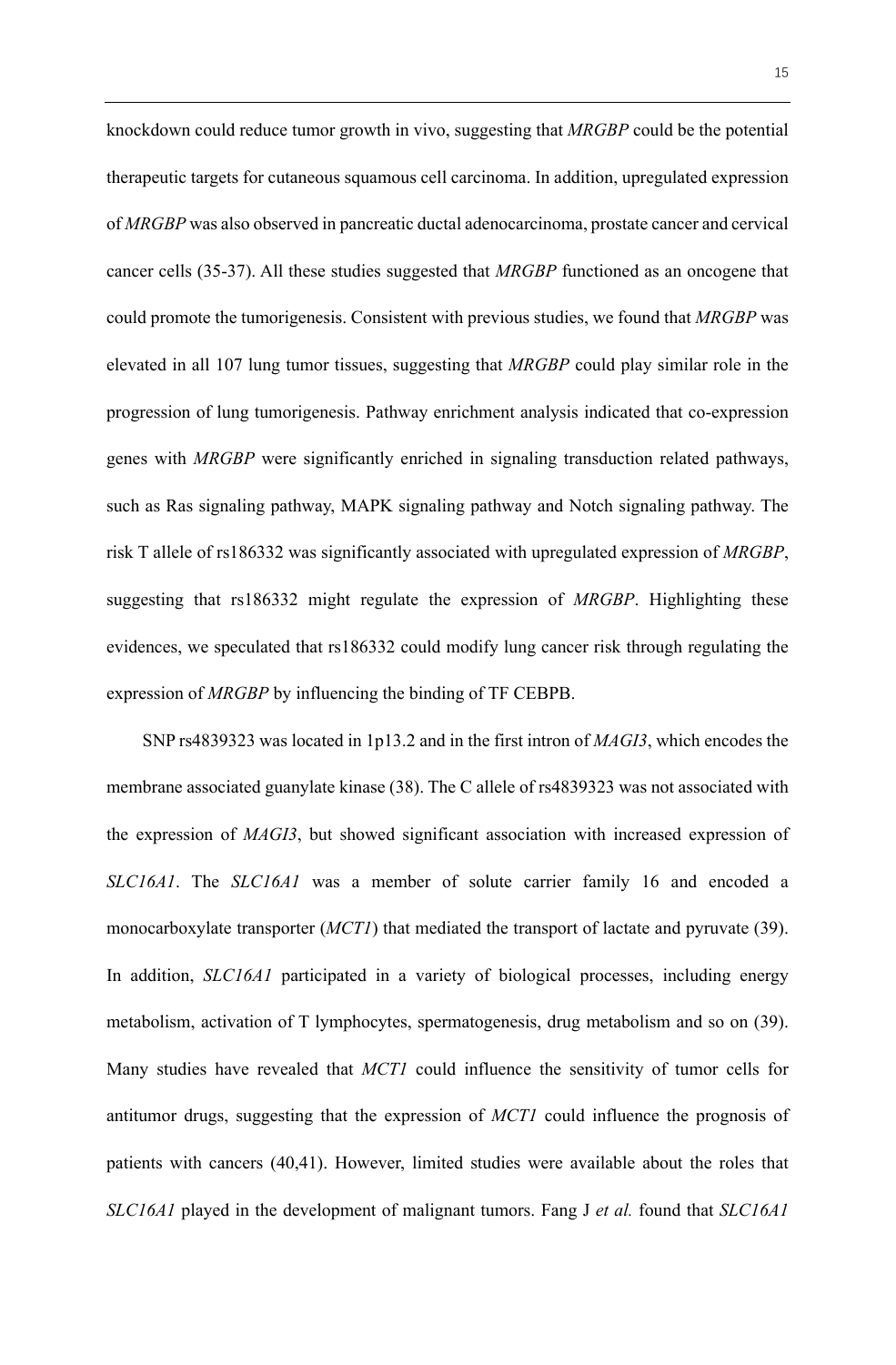was upregulated in neuroblastoma and could be a potential therapeutic target for high-risk neuroblastoma (42). Li KK and colleagues revealed that *SLC16A1* was significantly elevated in medulloblastoma and knockdown of *SLC16A1* by siRNA induced cell death in medulloblastoma cells (43). In lung cancer, upregulated *SLC16A1* expression was observed and increased expression of *SLC16A1* was associated with poorer prognosis of patients with lung adenocarcinoma (44). In the present study, we further found that *SLC16A1* was significantly elevated in lung tumor tissues. Based on these findings, rs4839323 might influence lung cancer susceptibility through regulating the expression of *SLC16A1*.

Apart from this, our motif-based SKAT analysis discovered ten motifs significantly associated with lung cancer risk. Of these motifs, JDP2 belonged to the component of AP-1 transcription factor and involved in a variety of transcriptional responses, such as UV-induced apoptosis, cell differentiation and tumorigenesis. Previous studies have suggested that JDP2 could act as a tumor suppressor (45-47). However, the function and role of JDP2 in lung cancer was still unclear and more studies are warranted. For the other motifs, their corresponding transcription factors, such as CEBPB, RUNX2 and BACH1 played important roles in the development of tumorigenesis (48-50). More functional studies are needed to reveal their roles in lung cancer.

Besides our findings, there are several limitations need to be considered. First, this analysis was performed based on the annotation results from multiple tissues and cells because of the limited number of regulatory variants in DHS in A549 cell. Second, for our identified novel variants, we speculated their potential target genes and possible mechanisms just relying on the bioinformatic analysis. Functional assays are warranted to validate our findings.

In conclusion, we systematically screened the regulatory variants in DHS, and two variants were identified associated with lung cancer risk. For the mechanism underlying these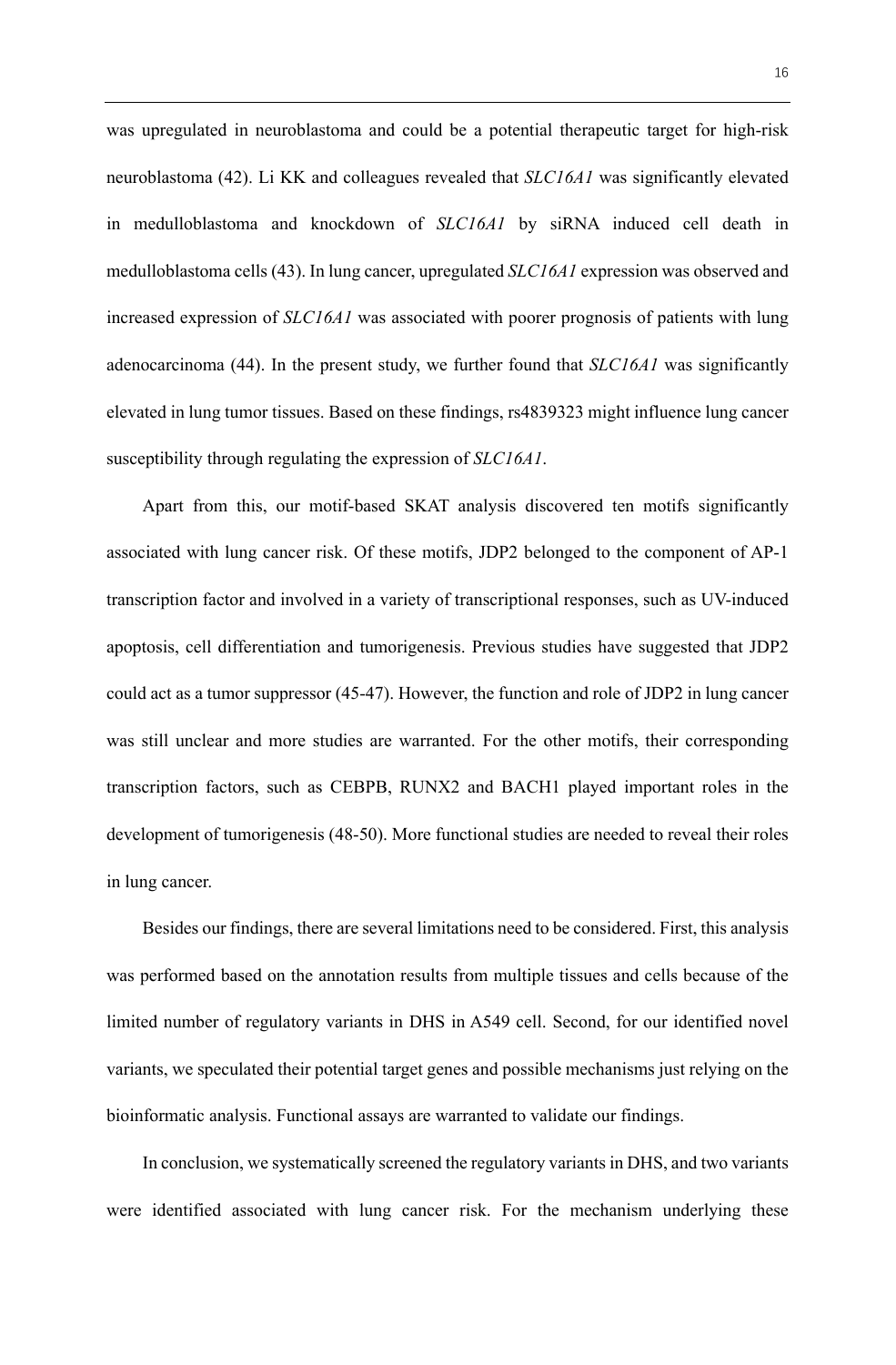observations, we speculated that these SNPs could modify lung cancer susceptibility by regulating related genes expression. These findings contribute to a better understanding of the importance of genetic variants in DHS and their potential mechanisms.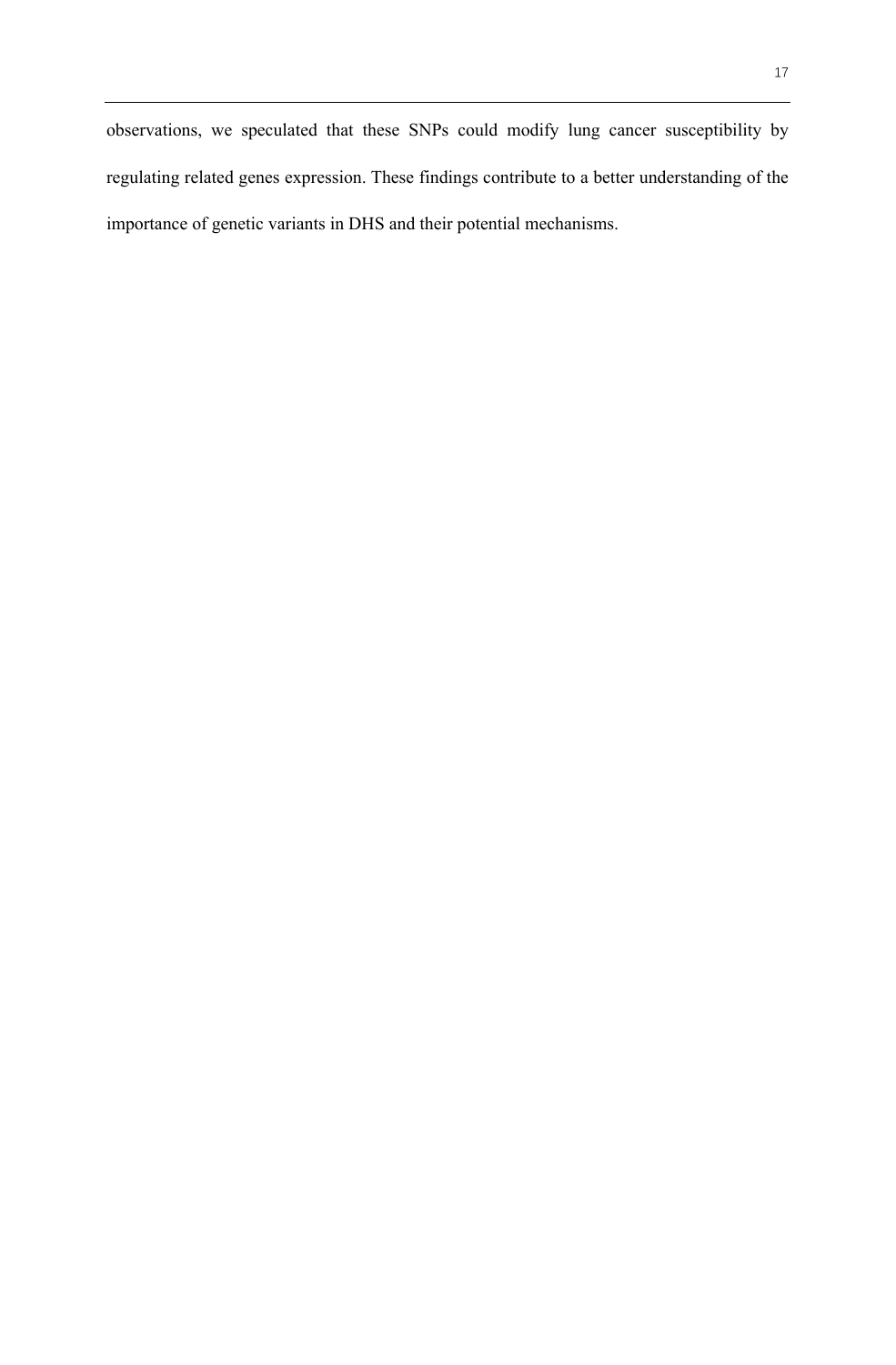# **Acknowledgments**

The authors would like to thank the patients and the supporting staff in this study.

# **Conflicts of Interest**

The authors declare no competing financial interest.

# **Funding**

This work was supported by the Key international (regional) cooperative research project (81820108028), National Natural Science of China (81521004), the Priority Academic Program for the Development of Jiangsu Higher Education Institutions [Public Health and Preventive Medicine] and Top-notch Academic Programs Project of Jiangsu Higher Education Institutions (PPZY2015A067).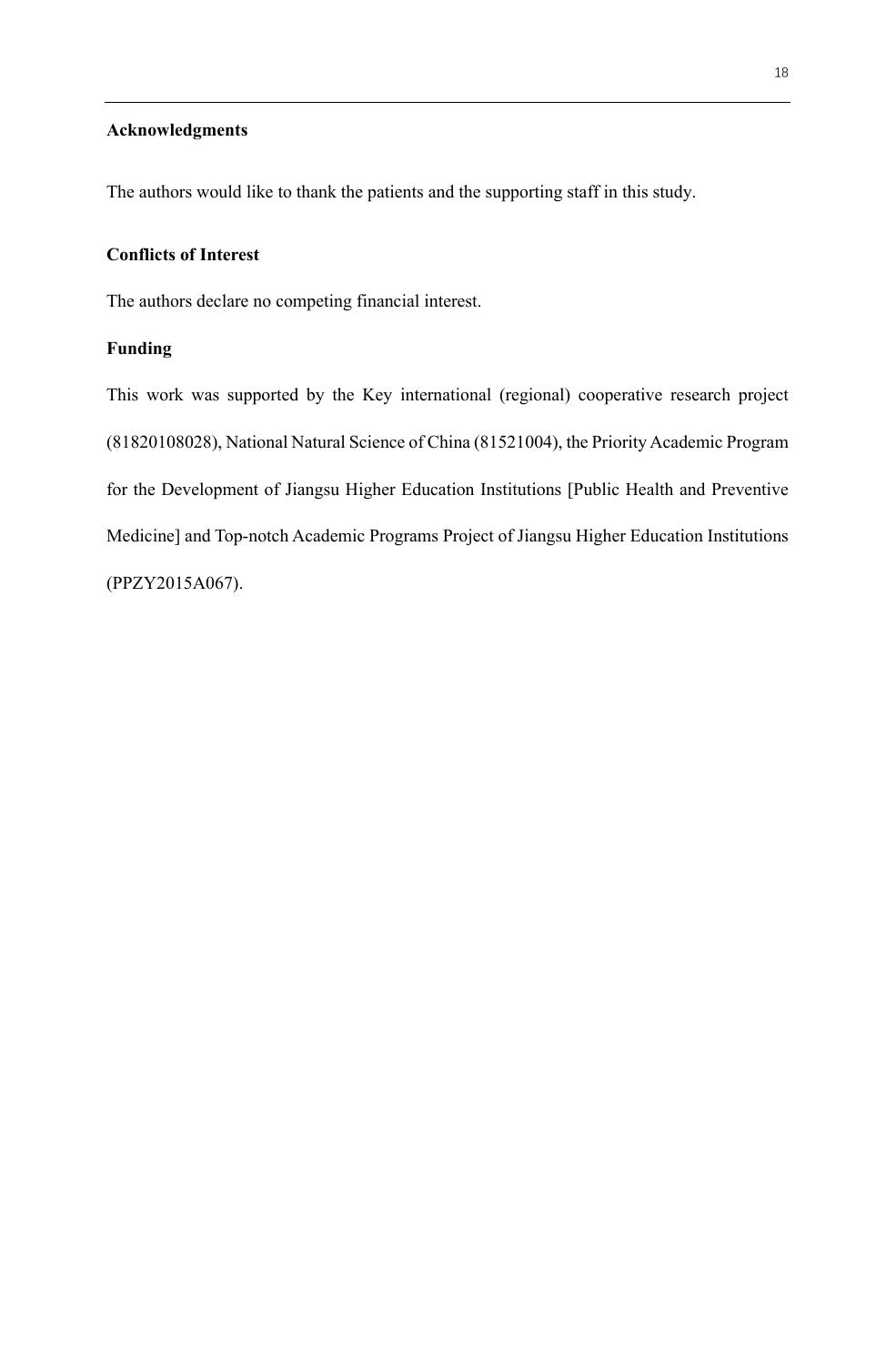## **Reference**

- 1. Torre, L.A. et al. (2015) Global cancer statistics, 2012. CA Cancer J Clin, 65, 87-108.
- 2. Doll, R. et al. (1981) The causes of cancer: quantitative estimates of avoidable risks of cancer in the United States today. J Natl Cancer Inst, 66, 1191-308.
- 3. Bosse, Y. et al. (2018) A decade of GWAS results in lung cancer. Cancer Epidemiol Biomarkers Prev, 27, 363-79.
- 4. Spinola, M. et al. (2006) Association of the PDCD5 locus with lung cancer risk and prognosis in smokers. J Clin Oncol, 24, 1672-8.
- 5. Spinola, M. et al. (2007) Genome-wide single nucleotide polymorphism analysis of lung cancer risk detects the KLF6 gene. Cancer Lett, 251, 311-6.
- 6. Boyle, A.P. et al. (2008) High-resolution mapping and characterization of open chromatin across the genome. Cell, 132, 311-22.
- 7. Consortium, E.P. et al. (2007) Identification and analysis of functional elements in 1% of the human genome by the ENCODE pilot project. Nature, 447, 799-816.
- 8. Felsenfeld, G. et al. (2003) Controlling the double helix. Nature, 421, 448-53.
- 9. Michailidou, K. et al. (2017) Association analysis identifies 65 new breast cancer risk loci. Nature, 551, 92-94.
- 10. Maurano, M.T. et al. (2012) Systematic localization of common disease-associated variation in regulatory DNA. Science, 337, 1190-5.
- 11. Degner, J.F. et al. (2012) DNase I sensitivity QTLs are a major determinant of human expression variation. Nature, 482, 390-4.
- 12. Nicolae, D.L. et al. (2010) Trait-associated SNPs are more likely to be eQTLs: annotation to enhance discovery from GWAS. PLoS Genet, 6, e1000888.
- 13. Dubois, P.C. et al. (2010) Multiple common variants for celiac disease influencing immune gene expression. Nat Genet, 42, 295-302.
- 14. Westra, H.J. et al. (2013) Systematic identification of trans eQTLs as putative drivers of known disease associations. Nat Genet, 45, 1238-1243.
- 15. Maurano, M.T. et al. (2015) Large-scale identification of sequence variants influencing human transcription factor occupancy in vivo. Nat Genet, 47, 1393-401.
- 16. McKay, J.D. et al. (2017) Large-scale association analysis identifies new lung cancer susceptibility loci and heterogeneity in genetic susceptibility across histological subtypes. Nat Genet, 49, 1126-1132.
- 17. Landi, M.T. et al. (2009) A genome-wide association study of lung cancer identifies a region of chromosome 5p15 associated with risk for adenocarcinoma. Am J Hum Genet, 85, 679-91.
- 18. Huang da, W. et al. (2009) Systematic and integrative analysis of large gene lists using DAVID bioinformatics resources. Nat Protoc, 4, 44-57.
- 19. Ionita-Laza, I. et al. (2013) Sequence kernel association tests for the combined effect of rare and common variants. Am J Hum Genet, 92, 841-53.
- 20. Wu, M.C. et al. (2011) Rare-variant association testing for sequencing data with the sequence kernel association test. Am J Hum Genet, 89, 82-93.
- 21. Wang, Y. et al. (2018) Integrating expression-related SNPs into genome-wide gene- and pathway-based analyses identified novel lung cancer susceptibility genes. Int J Cancer, 142, 1602-1610.
- 22. Timbers, T.A. et al. (2016) Accelerating Gene Discovery by Phenotyping Whole-Genome Sequenced Multi-mutation Strains and Using the Sequence Kernel Association Test (SKAT). PLoS Genet, 12, e1006235.
- 23. Grant, R.C. et al. (2018) Exome-Wide Association Study of Pancreatic Cancer Risk. Gastroenterology, 154, 719-722 e3.
- 24. Patel, Y.M. et al. (2016) Novel Association of Genetic Markers Affecting CYP2A6 Activity and Lung Cancer Risk. Cancer Res, 76, 5768-5776.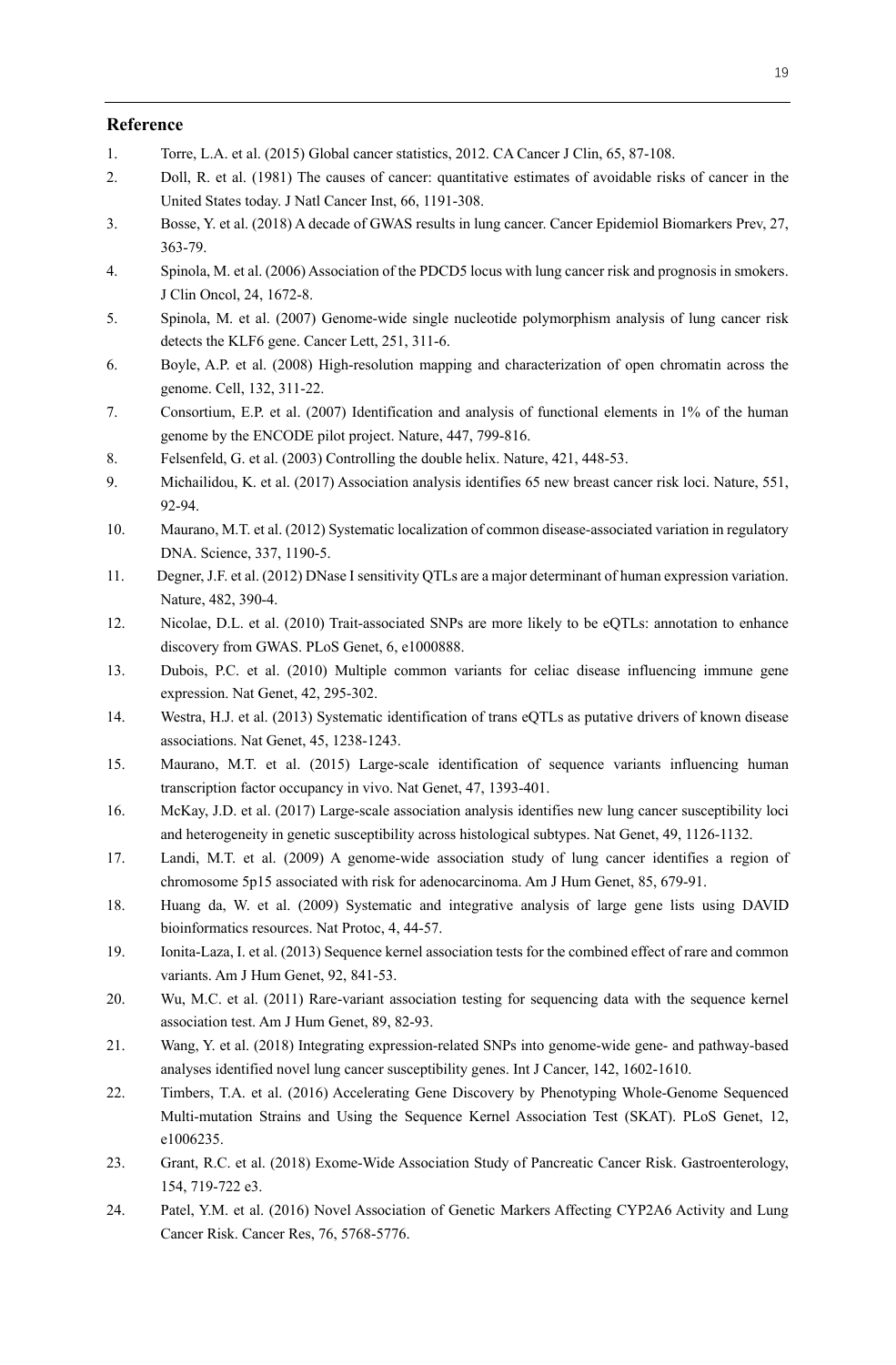- 25. Miki, D. et al. (2010) Variation in TP63 is associated with lung adenocarcinoma susceptibility in Japanese and Korean populations. Nat Genet, 42, 893-6.
- 26. Kumar, M.S. et al. (2012) The GATA2 transcriptional network is requisite for RAS oncogene-driven nonsmall cell lung cancer. Cell, 149, 642-55.
- 27. Lim, J.S. et al. (2017) Intratumoural heterogeneity generated by Notch signalling promotes small-cell lung cancer. Nature, 545, 360-364.
- 28. Bosse, Y. et al. (2018) A Decade of GWAS Results in Lung Cancer. Cancer Epidemiol Biomarkers Prev, 27, 363-379.
- 29. Khan, A. et al. (2018) JASPAR 2018: update of the open-access database of transcription factor binding profiles and its web framework. Nucleic Acids Res, 46, D260-D266.
- 30. Goel, R.K. et al. (2018) Phosphoproteomics Analysis Identifies Novel Candidate Substrates of the Nonreceptor Tyrosine Kinase, Src-related Kinase Lacking C-terminal Regulatory Tyrosine and Nterminal Myristoylation Sites (SRMS). Mol Cell Proteomics, 17, 925-947.
- 31. Cai, Y. et al. (2003) Identification of new subunits of the multiprotein mammalian TRRAP/TIP60 containing histone acetyltransferase complex. J Biol Chem, 278, 42733-6.
- 32. Carvalho, B. et al. (2009) Multiple putative oncogenes at the chromosome 20q amplicon contribute to colorectal adenoma to carcinoma progression. Gut, 58, 79-89.
- 33. Yamaguchi, K. et al. (2010) C20orf20 (MRG-binding protein) as a potential therapeutic target for colorectal cancer. Br J Cancer, 102, 325-31.
- 34. Watt, S.A. et al. (2011) Integrative mRNA profiling comparing cultured primary cells with clinical samples reveals PLK1 and C20orf20 as therapeutic targets in cutaneous squamous cell carcinoma. Oncogene, 30, 4666-77.
- 35. Ding, F. et al. (2017) MRGBP as a potential biomarker for the malignancy of pancreatic ductal adenocarcinoma. Oncotarget, 8, 64224-64236.
- 36. Ito, S. et al. (2014) A genetic screen in Drosophila for regulators of human prostate cancer progression. Biochem Biophys Res Commun, 451, 548-55.
- 37. Scotto, L. et al. (2008) Identification of copy number gain and overexpressed genes on chromosome arm 20q by an integrative genomic approach in cervical cancer: potential role in progression. Genes Chromosomes Cancer, 47, 755-65.
- 38. Ma, Q. et al. (2015) MAGI3 Suppresses Glioma Cell Proliferation via Upregulation of PTEN Expression. Biomed Environ Sci, 28, 502-9.
- 39. Halestrap, A.P. (2013) The SLC16 gene family structure, role and regulation in health and disease. Mol Aspects Med, 34, 337-49.
- 40. Afonso, J. et al. (2015) CD147 and MCT1-potential partners in bladder cancer aggressiveness and cisplatin resistance. Mol Carcinog, 54, 1451-66.
- 41. Birsoy, K. et al. (2013) MCT1-mediated transport of a toxic molecule is an effective strategy for targeting glycolytic tumors. Nat Genet, 45, 104-8.
- 42. Fang, J. et al. (2006) The H+-linked monocarboxylate transporter (MCT1/SLC16A1): a potential therapeutic target for high-risk neuroblastoma. Mol Pharmacol, 70, 2108-15.
- 43. Li, K.K. et al. (2009) miR-124 is frequently down-regulated in medulloblastoma and is a negative regulator of SLC16A1. Hum Pathol, 40, 1234-43.
- 44. Stewart, P.A. et al. (2015) A Pilot Proteogenomic Study with Data Integration Identifies MCT1 and GLUT1 as Prognostic Markers in Lung Adenocarcinoma. PLoS One, 10, e0142162.
- 45. Chen, Y.L. et al. (2017) The expression of a tumor suppressor gene JDP2 and its prognostic value in hepatocellular carcinoma patients. Hum Pathol, 63, 212-216.
- 46. Heinrich, R. et al. (2004) The c-Jun dimerization protein 2 inhibits cell transformation and acts as a tumor suppressor gene. J Biol Chem, 279, 5708-15.
- 47. Luo, W.M. et al. (2018) Identification of four differentially methylated genes as prognostic signatures for stage I lung adenocarcinoma. Cancer Cell Int, 18, 60.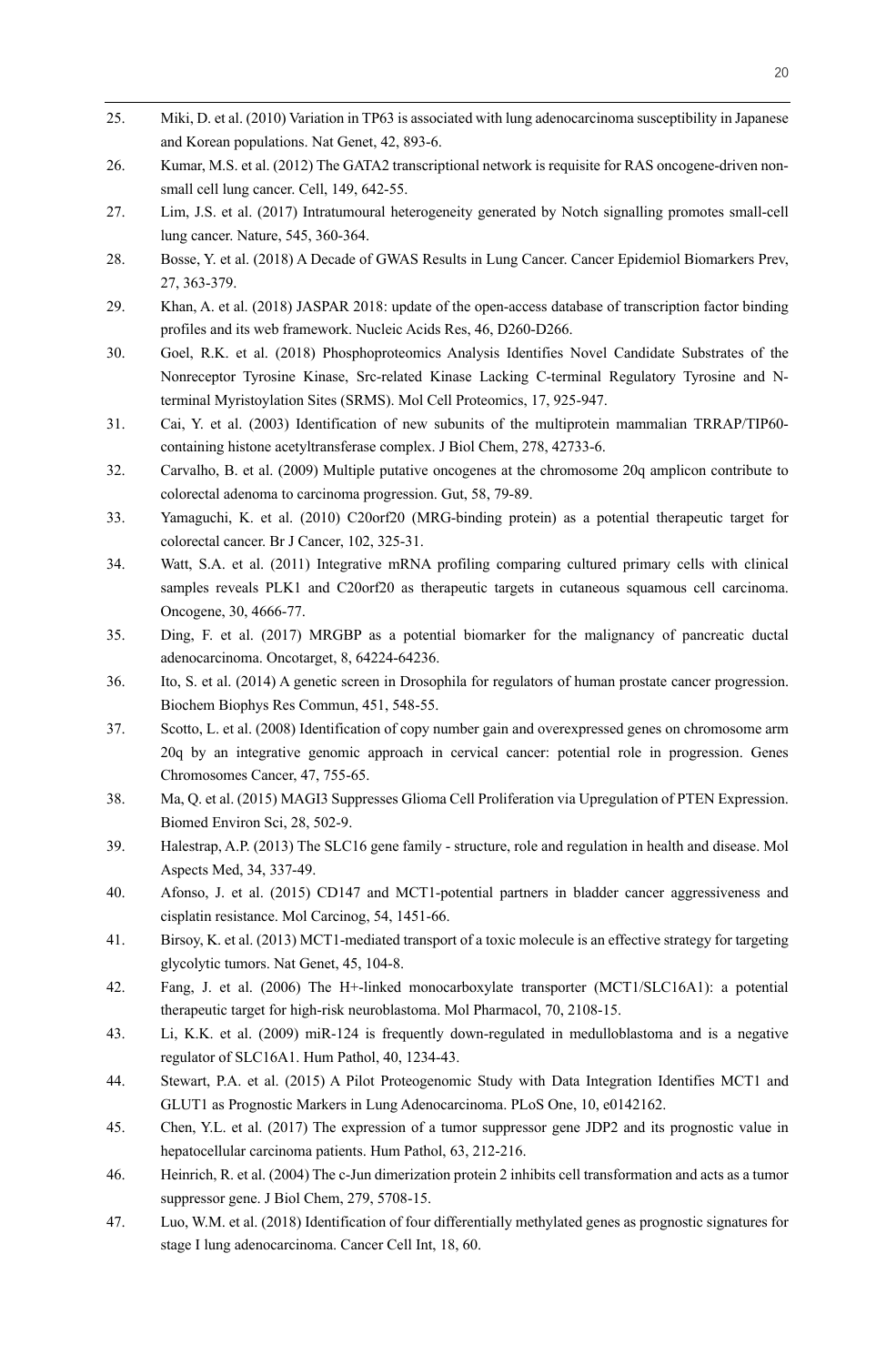- 48. Marigo, I. et al. (2010) Tumor-induced tolerance and immune suppression depend on the C/EBPbeta transcription factor. Immunity, 32, 790-802.
- 49. Zhang, H. et al. (2011) FOXO1 inhibits Runx2 transcriptional activity and prostate cancer cell migration and invasion. Cancer Res, 71, 3257-67.
- 50. Cantor, S.B. et al. (2001) BACH1, a novel helicase-like protein, interacts directly with BRCA1 and contributes to its DNA repair function. Cell, 105, 149-60.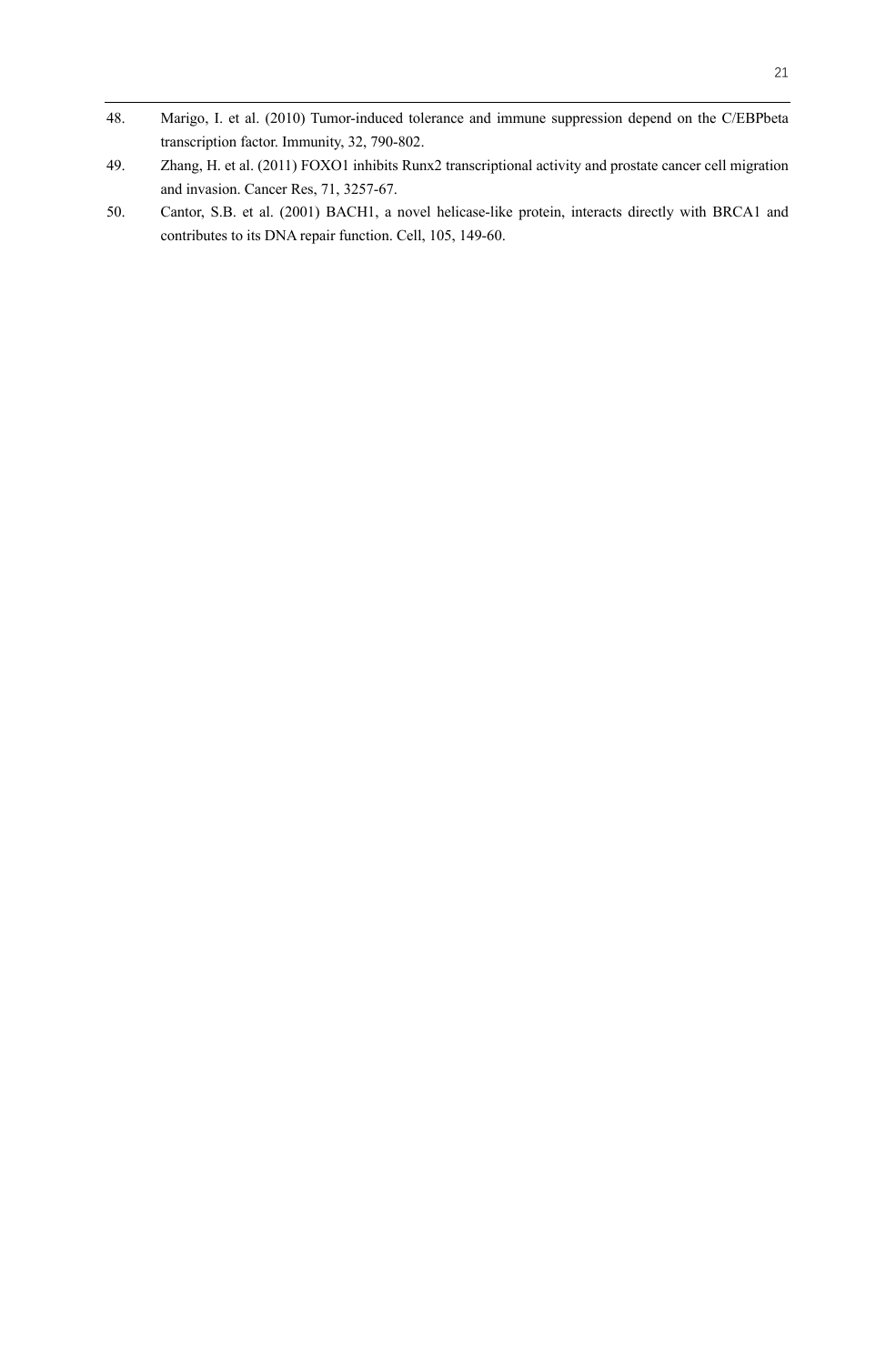# **Figure Legends**



**Figure 1**. **The manhattan plot of associations between regulatory variants in DHS and lung cancer risk.**

The black solid line represented the *P* value of  $1.12 \times 10^{-6}$ ; five SNPs were located in 15q25.1, the other three SNPs were located in 1p13.2 (rs4839323), 19q13.2 (rs12459249) and 20q13.33 (rs186332).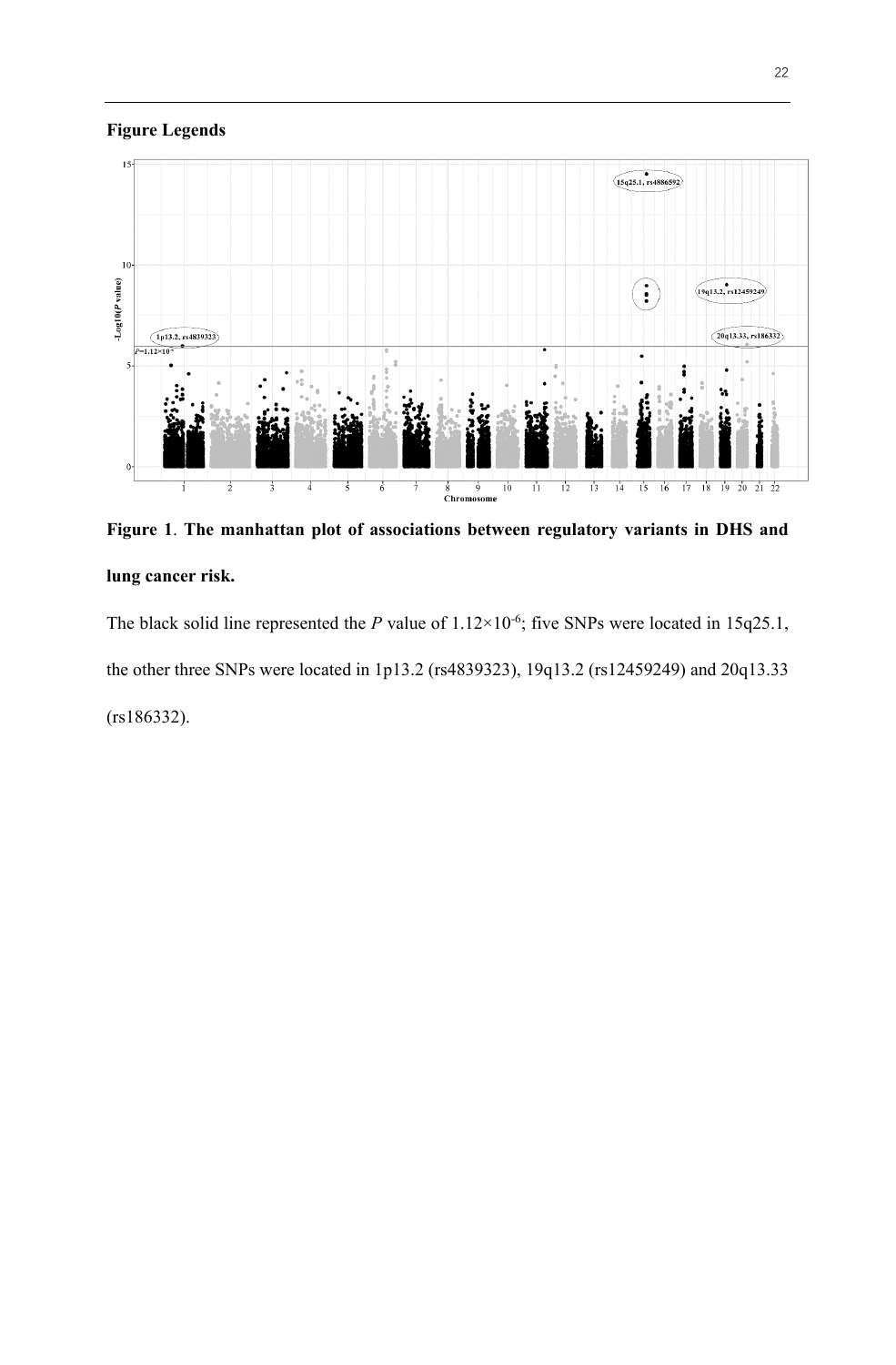

**Figure 2**. **Relationships between genotypes of our identified SNPs and the expression of surrounding genes and differential expression of these genes.**

(**A**) Rs186332 was significantly associated with the expression of *MRGBP* based on GTEx v6p database (278 normal lung tissues); (**B**) The *MRGBP* was elevated in all 107 tumor tissues compared with adjacent lung tissues based on TCGA database; (**C**) Rs4839323 showed significant association with *SLC16A1* expression based on GTEx v6p database; (**D**) The *SLC16A1* was significantly upregulated in lung tumor tissues based on TCGA database.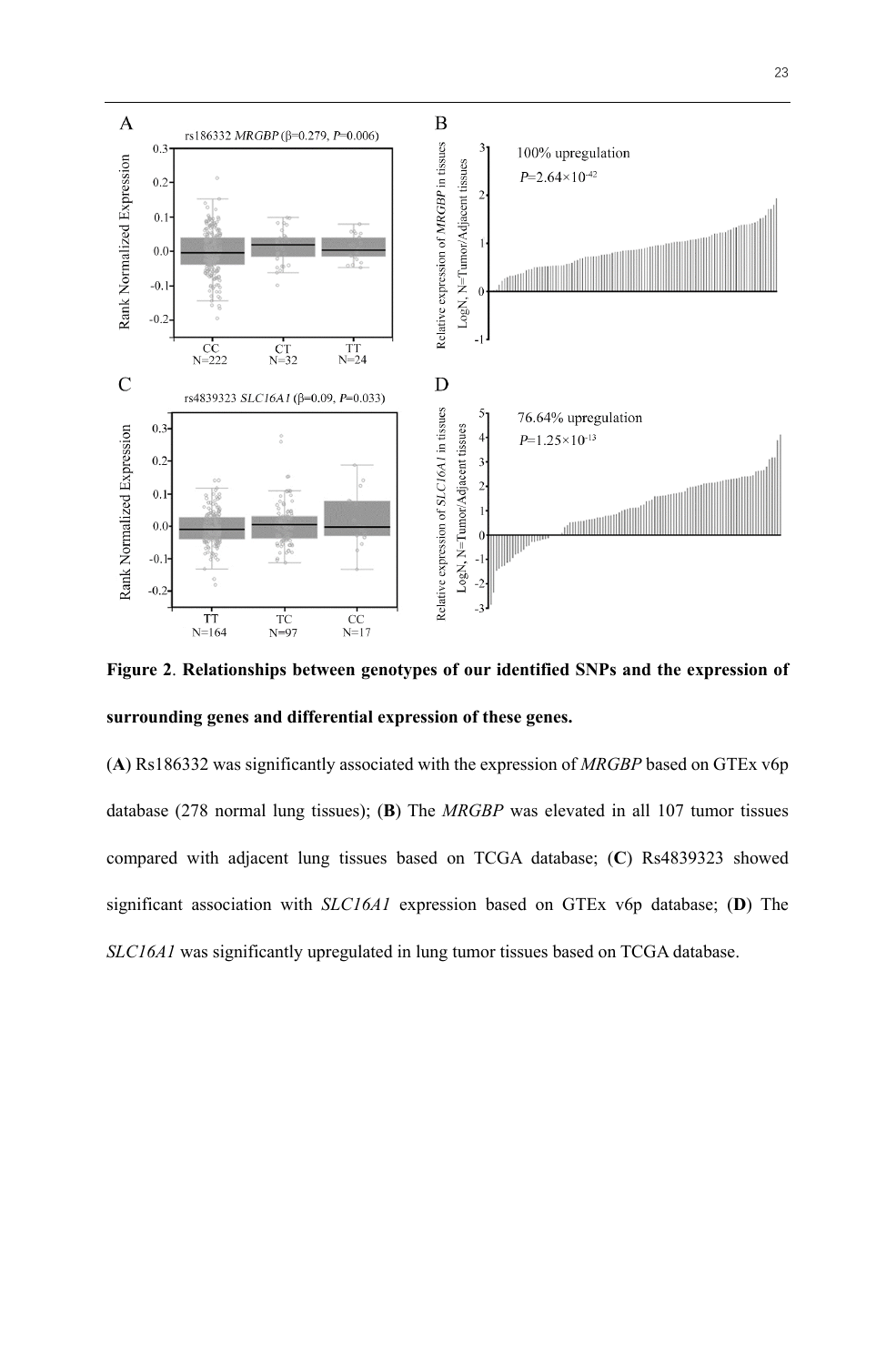

**Figure 3**. **Results of KEGG pathway enrichment analysis**.

(**A**) Co-expression genes with *PTK6* were mainly enriched in metabolic related pathways (The number in the right of bar chart represented the fold enrichment in each pathway); (**B**) Coexpression genes with *MRGBP* were mainly enriched in signaling transduction related pathways; (**C**) Co-expression genes with *MAGI3* were mainly enriched in metabolic and biosynthesis of proteins related pathways; (**D**) Co-expression genes with *SLC16A1* were mainly enriched in pathways of biosynthesis and process of proteins; Co-expression genes with *SRMS* were enriched in metabolic pathways.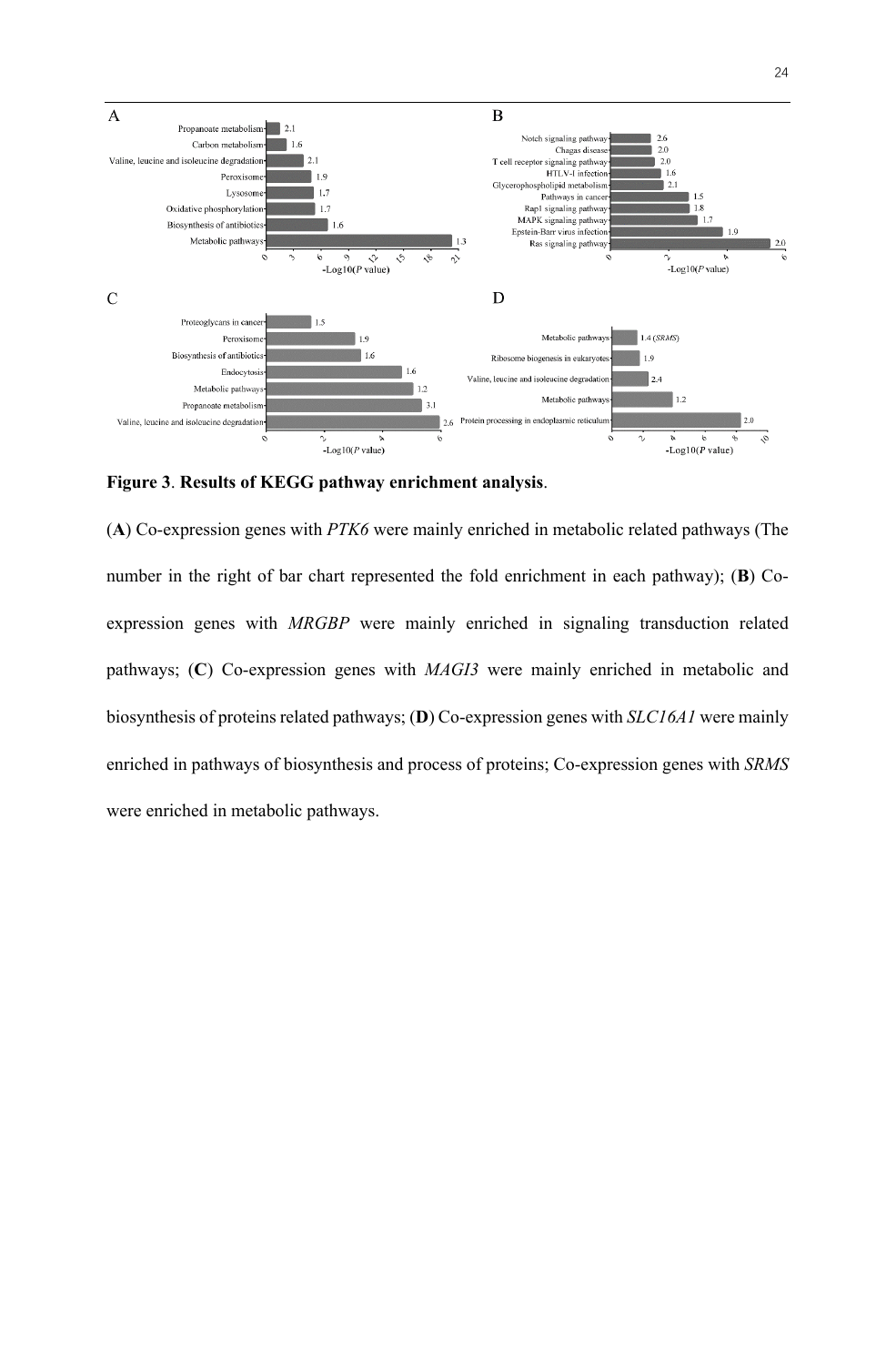|          |            | <b>Characteristics</b> |                   |                         | <b>OncoArray</b>     |                        | <b>DCEGG</b>        |
|----------|------------|------------------------|-------------------|-------------------------|----------------------|------------------------|---------------------|
| Cytoband | <b>SNP</b> | Gene                   | CATO <sup>a</sup> | E/R <sup>b</sup>        | OR(95%CI) $\rm ^{c}$ | $\boldsymbol{P}$       | $OR(95\%CI)^{d}$    |
|          |            | CHRNA5-                |                   |                         |                      |                        |                     |
| 15q25.1  | rs4886592  | CHRNA3-                | 0.383             | C/T                     | $1.13(1.09-1.16)$    | $2.92 \times 10^{-13}$ | $1.15(1.05-1.25)$   |
|          |            | CHRNB4                 |                   |                         |                      |                        |                     |
|          |            | CHRNA5-                |                   |                         |                      |                        |                     |
| 15q25.1  | rs4886982  | CHRNA3-                | 0.106             | $\mathrm{G}/\mathrm{A}$ | $1.11(1.07-1.14)$    | $9.12\times10^{-9}$    | $1.10(1.00-1.21)$   |
|          |            | CHRNB4                 |                   |                         |                      |                        |                     |
|          |            | CHRNA5-                |                   |                         |                      |                        |                     |
| 15q25.1  | rs7182694  | CHRNA3-                | 0.186             | T/C                     | $1.11(1.07-1.15)$    | $2.13\times10^{-8}$    | $1.10(1.00-1.21)$   |
|          |            | CHRNB4                 |                   |                         |                      |                        |                     |
|          |            | CHRNA5-                |                   |                         |                      |                        |                     |
| 15q25.1  | rs76412132 | CHRNA3-                | 0.183             | T/C                     | $1.11(1.07-1.15)$    | $8.12\times10^{-8}$    | $1.11(1.01-1.22)$   |
|          |            | CHRNB4                 |                   |                         |                      |                        |                     |
|          |            | CHRNA5-                |                   |                         |                      |                        |                     |
| 15q25.1  | rs76681511 | CHRNA3-                | 0.166             | T/C                     | $1.11(1.07-1.15)$    | $8.12\times10^{-8}$    | $1.11(1.01-1.22)$   |
|          |            | CHRNB4                 |                   |                         |                      |                        |                     |
| 19q13.2  | rs12459249 | CYP2A6                 | 0.168             | C/T                     | $1.10(1.06-1.13)$    | $1.14 \times 10^{-7}$  | $1.17(1.07-1.28)$   |
| 20q13.33 | rs186332   | PTK6                   | 0.149             | T/C                     | $1.15(1.08-1.22)$    | $7.96 \times 10^{-6}$  | $1.24(1.02 - 1.52)$ |
| 1p13.2   | rs4839323  | MAGI3                  | 0.164             | C/T                     | $0.92(0.89 - 0.96)$  | $1.23 \times 10^{-5}$  | $0.90(0.81 - 0.99)$ |

**Table 1**. **Associations between our identified 8 significant SNPs in DHS and lung cancer susceptibility.**

<sup>a</sup> The CATO (contextual analysis of transcription factor occupancy) score, SNPs with CATO ≥0.1 have higher possibility to i

<sup>b</sup> E/R: Effect allele and reference allele; <sup>c</sup> Age, gender, PCA1, PCA2 and PCA3 were adjusted in OncoArray data;

 $d$  Age, gender and PCA were adjusted in DCEG GWAS;  $e$  Meta-analysis (the fixed effect model) was used to combine the res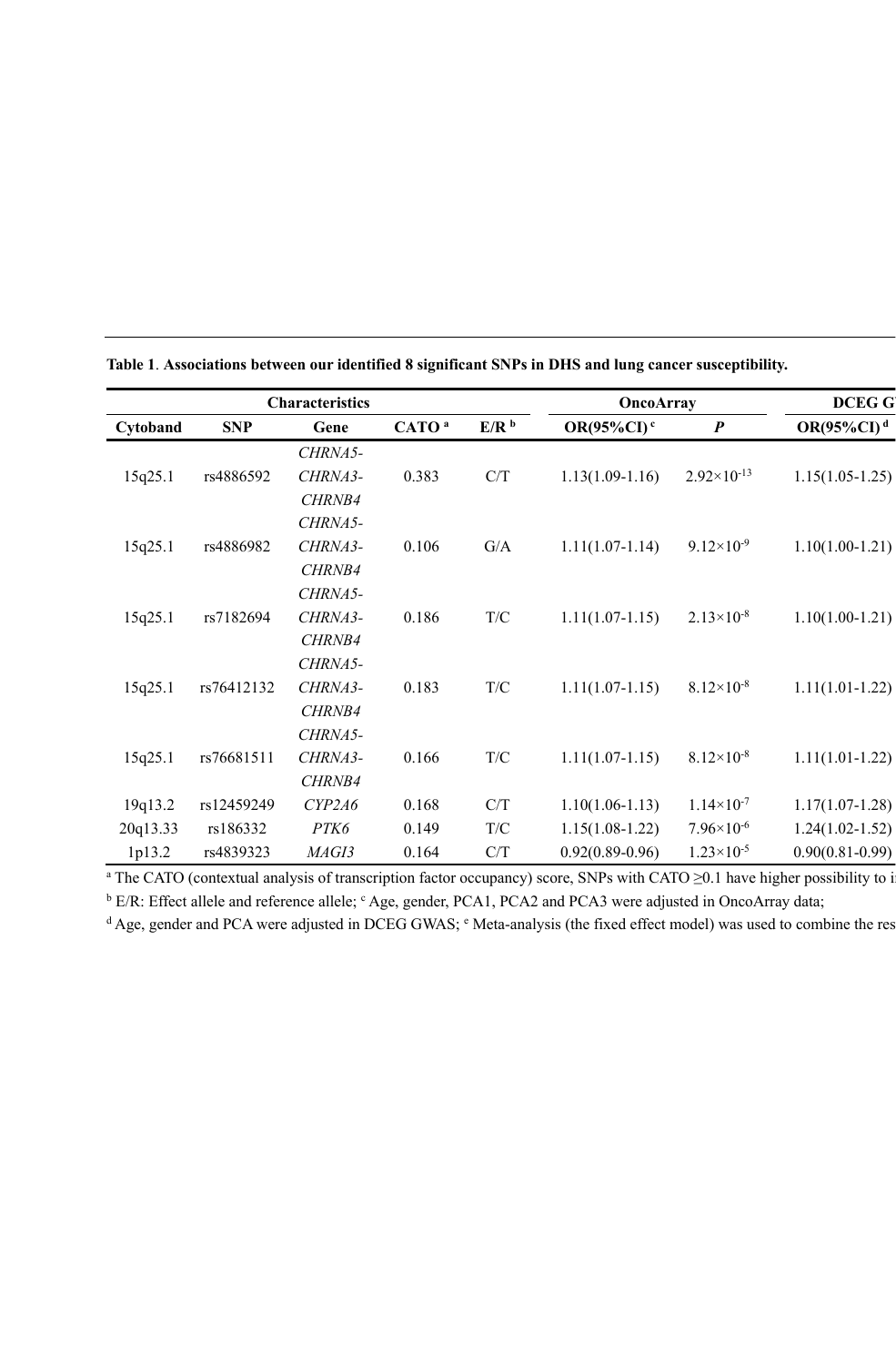| <b>Dataset</b>         | <b>SNP</b> |          | E/R <sup>c</sup>        | Condition on rs55781567 <sup>d</sup> |                  | Condition on rs4886591 <sup>d</sup> |                  |
|------------------------|------------|----------|-------------------------|--------------------------------------|------------------|-------------------------------------|------------------|
|                        |            | Cytoband |                         | <b>OR(95%CI)</b>                     | $\boldsymbol{P}$ | <b>OR(95%CI)</b>                    | $\boldsymbol{P}$ |
|                        | rs4886592  | 15q25.1  | C/T                     | $1.00(0.97-1.04)$                    | 0.856            | $0.93(0.86 - 1.01)$                 | 0.095            |
|                        | rs4886982  | 15q25.1  | G/A                     | $0.98(0.94-1.02)$                    | 0.352            | $1.01(0.96 - 1.05)$                 | 0.803            |
|                        | rs7182694  | 15q25.1  | T/C                     | $1.05(1.01-1.09)$                    | 0.008            | $1.03(0.99-1.08)$                   | 0.124            |
| OncoArray <sup>a</sup> | rs76412132 | 15q25.1  | T/C                     | $1.05(1.01-1.09)$                    | 0.007            | $1.04(0.99-1.08)$                   | 0.100            |
|                        | rs76681511 | 15q25.1  | T/C                     | $1.05(1.01-1.09)$                    | 0.007            | $1.04(0.99-1.08)$                   | 0.100            |
|                        | rs12459249 | 19q13.2  | C/T                     |                                      |                  |                                     |                  |
|                        | rs4886592  | 15q25.1  | C/T                     | $1.01(0.91-1.12)$                    | 0.840            | $1.02(0.85-1.21)$                   | 0.853            |
|                        | rs4886982  | 15q25.1  | G/A                     | $0.97(0.88-1.08)$                    | 0.633            | $1.01(0.91-1.13)$                   | 0.814            |
|                        | rs7182694  | 15q25.1  | $\mathrm{T}/\mathrm{C}$ | $1.05(0.95-1.15)$                    | 0.319            | $1.03(0.93 - 1.15)$                 | 0.527            |
| DCEG <sup>b</sup>      | rs76412132 | 15q25.1  | T/C                     | $1.06(0.96 - 1.17)$                  | 0.221            | $1.05(0.95-1.16)$                   | 0.367            |
|                        | rs76681511 | 15q25.1  | T/C                     | $1.06(0.96 - 1.17)$                  | 0.221            | $1.05(0.95-1.16)$                   | 0.367            |
|                        | rs12459249 | 19q13.2  | C/T                     |                                      |                  |                                     |                  |

Table 2. Associations between 6 significant SNPs and lung cancer risk after conditioning on the GWAS reported varia

<sup>a</sup> Age, gender, PCA1, PCA2 and PCA3 were adjusted in OncoArray data;

**b** Age, gender and PCA were adjusted in DCEG GWAS;

<sup>c</sup> E/R: Effect alleles and reference alleles;

<sup>d</sup> Rs55781567 and rs4886591 in 15q25.1 were reported in previous study (PMID: 28604730);

<sup>e</sup> Rs56113850 in 19q13.2 was reported in previous study (PMID: 28604730 and 27488534).